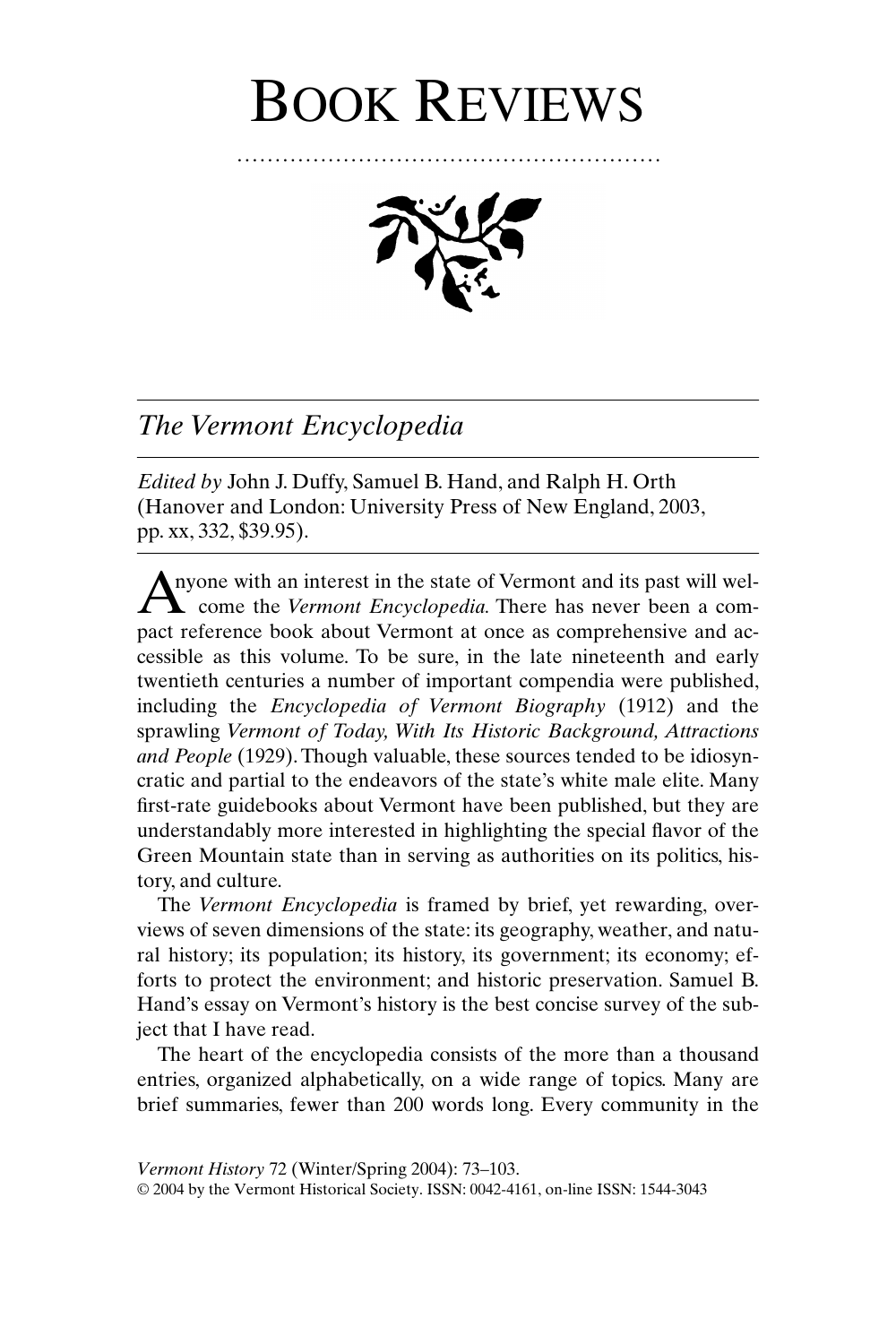state is covered, as are most of the state's influential figures, including those who were born elsewhere and came to Vermont to live (like the writer and humorist William Hazlett Upson) and those born in the state but who gained fame after they left (like John Deere and Stephen Douglas). The entries even include prominent individuals, organizations, and events presently active in the state, such as the poet Ellen Bryant Voigt, the *Bennington Banner,* and the Mozart Festival. The editors—John J. Duffy, Samuel B. Hand, and Ralph H. Orth—ultimately had to select which subjects to cover from a larger set of contenders, and individual favorites of some readers are bound to be missing. (I wish, for instance, that Seth Storrs, who was arguably more influential in establishing Middlebury College than Gamaliel Painter, had not been omitted. Painter is justly included.) On the whole, however, the selections are fitting and appropriate.

The encyclopedia also features many longer entries. The large towns and cities are accorded in-depth coverage. So too are leading politicians like Justin Smith Morrill and Redfield Proctor, Sr. Dairy farming, the Republican Party, skiing, and the Northeast Kingdom are just a few examples of topics that are treated more fully.

The editors wrote many of the entries, but they wisely recruited a stable of over 140 contributors to bring their expertise to the project. One of the great strengths of this volume is the opportunity to read a summary of the larger work by an expert on a topic: Frederick Wiseman on the Abenaki, J. Kevin Graffagnino on Ira Allen, Nancy L. Gallagher on the Eugenics Survey of Vermont, and Deborah Clifford on Abby Maria Hemenway, to name a few.

The encyclopedia covers topics that were largely ignored by its predecessors. The imprint that Vermont women have left on the state is clear here. The story of African Americans in Vermont is given close attention. The cumulative effect of the entries on slavery in Vermont, the Ku Klux Klan, and the Irasburg Affair is to raise questions about the common perception of Vermont as a land without prejudice.

The editors' decision to take a wide view of what could be included gives the encyclopedia added sparkle. Here, for instance, one can learn about Samuel de Champlain and Champ, films of Vermont and Phish, back-to-the-landers and endangered species.

Maps, charts, and photographs enliven the text. The practice of capitalizing within a given entry subjects that are featured elsewhere in the volume makes the encyclopedia easier for the browser or the scholar to use. It would have been advantageous, however, if the longer entries had been broken up into paragraphs rather than permitted to run as long, uninterrupted blocks of text.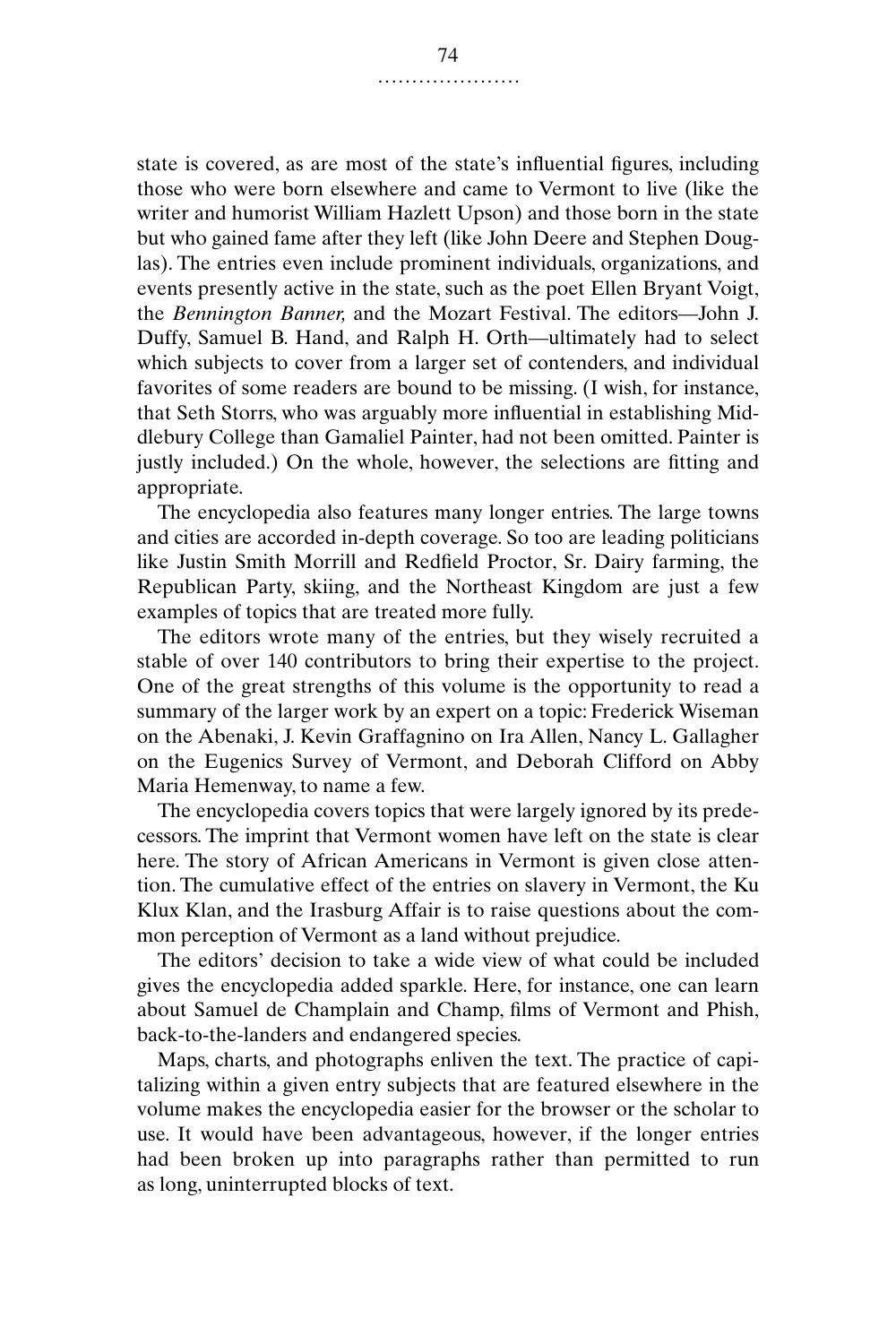I have heard rumors about this project for a number of years now. The publication of the encyclopedia—"an historical dictionary and a current report," as Duffy calls it—is an important event in its own right. This volume—appropriately dedicated to the late T. D. Seymour Bassett, who did so much to promote understanding of his state—should be a fixture on the bookshelves of libraries, scholars, and all those curious about Vermont.

#### James Ralph

*James Ralph is professor of history at Middlebury College in Middlebury and president of the board of trustees of the Henry Sheldon Museum of Vermont History.*

## *Republic of Shade: New England and the American Elm*

*By* Thomas J. Campanella (New Haven: Yale University Press, 2003, pp. 240, \$35.00).

here is no tree like the American elm. It towered over the pastures There is no tree like the American elm. It towered over the pastures<br>and riverbanks of New England, and it lined our streets, lofty, wide spreading, and supremely graceful. Thomas Campanella, a professor in the Department of City and Regional Planning at the University of North Carolina at Chapel Hill, has given us the first book about this great tree. As he says, we loved it to death. *Republic of Shade* tells the elm's story from colonial times until the present. The loss of those trees, which made a green summer forest of streets, houses, and elms, was so heartbreaking that it would have been hard to read about it twenty years ago. But we've had a long time to get used to our grief, and it seems high time someone recalled and recorded the history of the elm tree.

The American elm is a tree of river valleys and wet soils, with the spreading crown often seen in that open habitat. It is also fast growing and adaptable. With wood that is hard to split and work, many elms were spared the ax and left standing by early settlers. Its beauty and open shade were appreciated by early botanists and farmers, and it was transplanted from woods and pastures to dooryards, streets, and commons. Many a house was flanked by sentinel elms, providing shade and shelter. The elm became the quintessential street tree of the Northeast.

One of several admirable aspects of this book is the way the author traces the various roles and meanings of the elm in the New England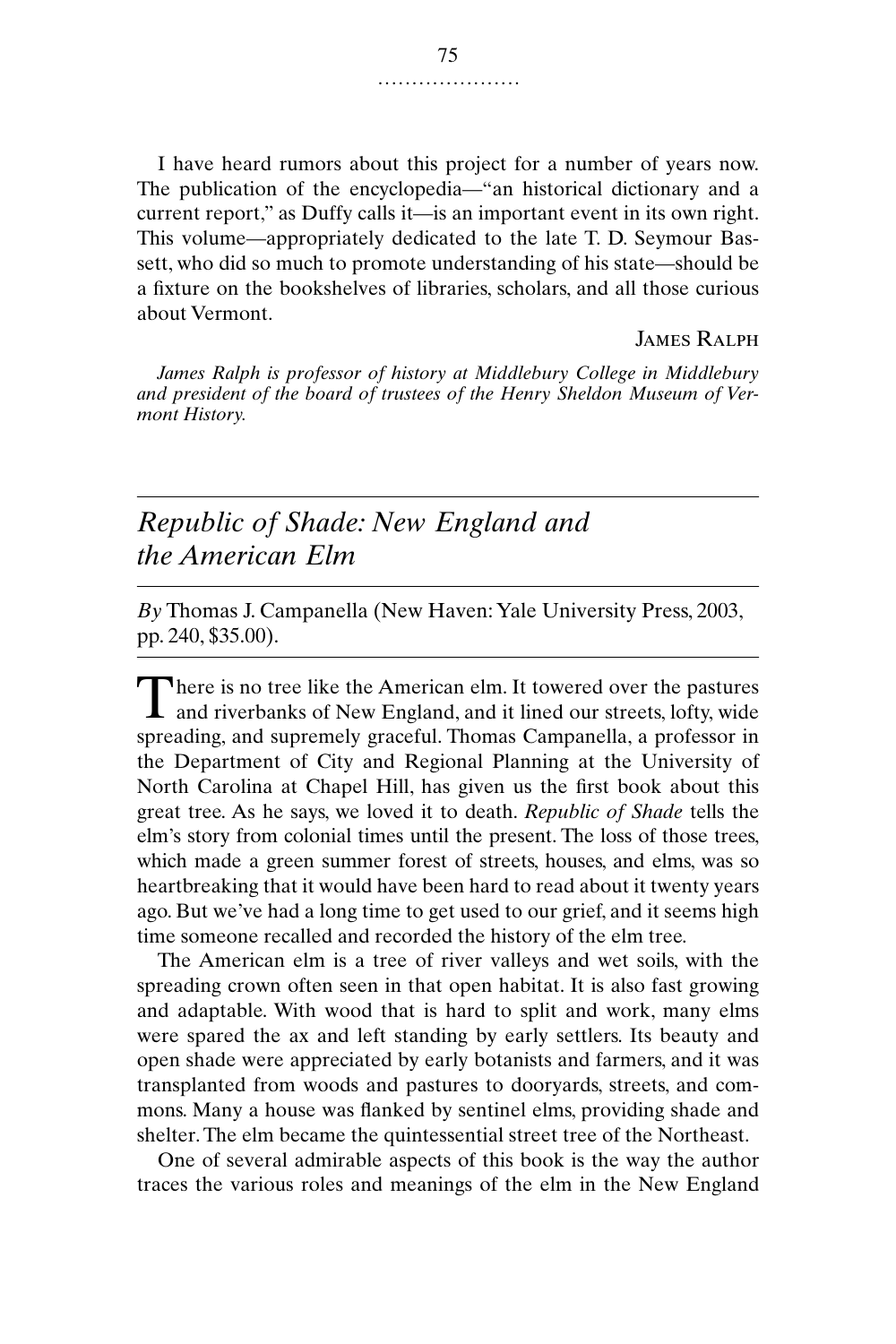landscape. Campanella tells how elms in colonial towns often became symbolic rallying places for the Revolution, like the famous Liberty Tree of Boston. Large elms became monuments of remembrance for great events, persons, and town histories. Early in the nineteenth century, citizens of New England towns joined together to beautify and improve their surroundings by planting elms along their streets and in parks and squares. This effort eventually made the leafy streets a living link between forest and city, joining nature and culture. Some saw in their lofty green arches the Gothic cathedrals of the New World. The author says that "As an icon of the pastoral landscape, a harbinger of domesticity, a civic totem, a relic of pre-European settlement, or an arboreal monument marking great events and persons, elms bore extraordinary cultural freight" (p. 138). The dominance of the elm began in New England, but it spread across the country, and over 25 million elms were growing in American towns and cities in 1937.

Stress, from having to share the streets with trolley lines, utility poles and wires, sewer lines, water mains, and impervious pavement, had weakened street trees by the turn of the twentieth century. The next chapter in the elm story is a tragedy that only a few saw coming, and none could stop. Campanella tells it well. It is a terrible demonstration of the fragility of a monoculture. Dutch elm disease arrived in northern Europe in 1918 from Asia, and soon wiped out the European and English elms. It was first seen in North America in 1931, spreading out from the port of New York (though it had been first noticed in Ohio). It is a fungus that blocks the vascular system of the elm, spread by bark beetles carrying spores, and also directly through intergrafted roots of elms growing next to each other. After the hurricane of 1938 knocked down thousands of elms from New Haven to northern Vermont, disease spread quickly through them, infecting those still standing. Though cutting and burning of infected elms slowed the spread, World War II stopped those efforts. After the war, DDT was sprayed extensively, with little good effect—and by the 1960s and 1970s, most of the elms were dead or dying. Many streets in Vermont towns still look barren and bare without the elms that once grew there, and in many farmyards you can imagine the shapes of trees that are gone.

In a short time we have lost the American chestnut and seen the decline of the beech, butternut, and Eastern hemlock in many areas, all from imported diseases and pests. Is there any hope for elms? Campanella's epilogue makes it seem so. It was a bad idea to line so many streets with only one species, but it would be wonderful if we could all look at some healthy elms again. Breeders have been working for decades to develop resistant elms, and have had significant success.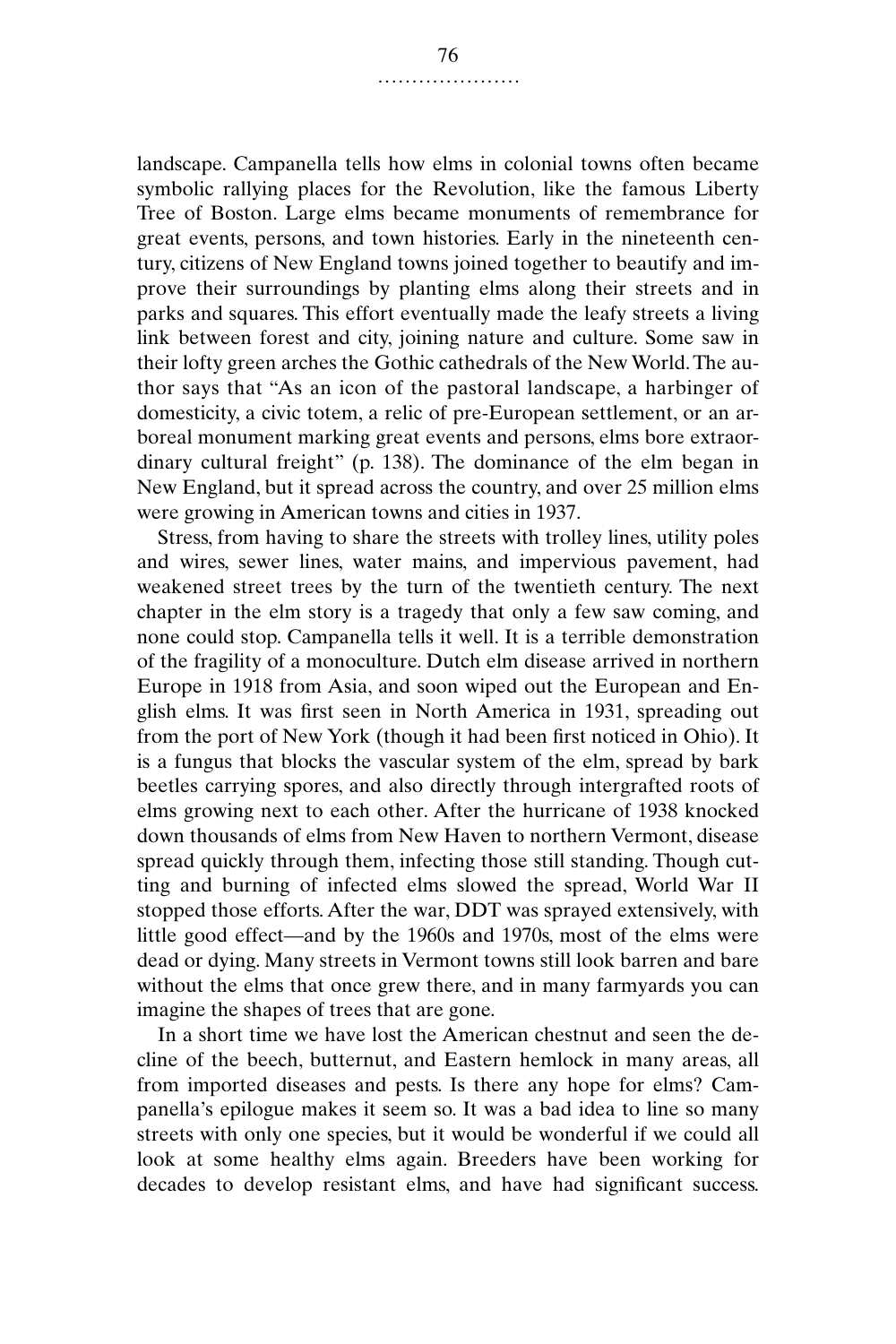Campanella's epilogue is an informative survey of these projects, as well as of intensive efforts to save some remaining large elms.

I hope this is the first, but not the only good book about *Ulmus americana.* It is well illustrated in black and white, and contains many references, but I think there is room for more in the way of documentation of the age of elms in paintings, writings, and photographs. *Republic of Shade: New England and the American Elm* makes an important contribution to the history of local landscapes, and will be welcomed by many. It gives a context to some rich and sad memories, a valuable lesson, and something to look forward to.

#### Susan Sawyer

*Susan Sawyer is an artist, teacher, and naturalist with the Vermont Institute of Natural Science and adjunct professor in the Adult Degree Program at Vermont College, Union Institute & University.*

## *New England Weather New England Climate*

*By* Gregory A. Zielinski and Barry D. Keim (Hanover, N.H.: University Press of New England, 2003, pp. xiv, 276, \$29.95).

es, one of the brightest gems in the New England weather is the  $\zeta$  C<sub>da</sub> cone of the brightest gems in the New England weather is the dazzling uncertainty of it" (p. 3). Mark Twain's quotation is as fitting today as when it was first written and provides the perfect opening to the text by Zielinski and Keim, which updates and expands David Ludlum's classic book on New England weather.

The book is arranged in six sections, each of which explores a particular aspect of weather and/or climate across the region at time scales ranging from daily and seasonal to decadal, centennial, and longer. Part I introduces the region's weather and climate and its perception by New Englanders and visitors alike. Part II offers a closer examination of the various causal factors of changes in New England's weather and climate, again at a variety of scales from the annual to the millennial and beyond. Part III takes readers across the region by noting the underlying reasons for spatial variations across different time periods. In Part IV, the authors introduce distinctly unique New England seasons and their characteristics, which resonate more closely than the more traditional winter, spring, summer, and autumn. This is appropriately followed in Part V by the examination of specific types of meteorological and/or climatological events that have an impact on daily activity in New England. The text ends with a look at the implications of both past and present climate changes.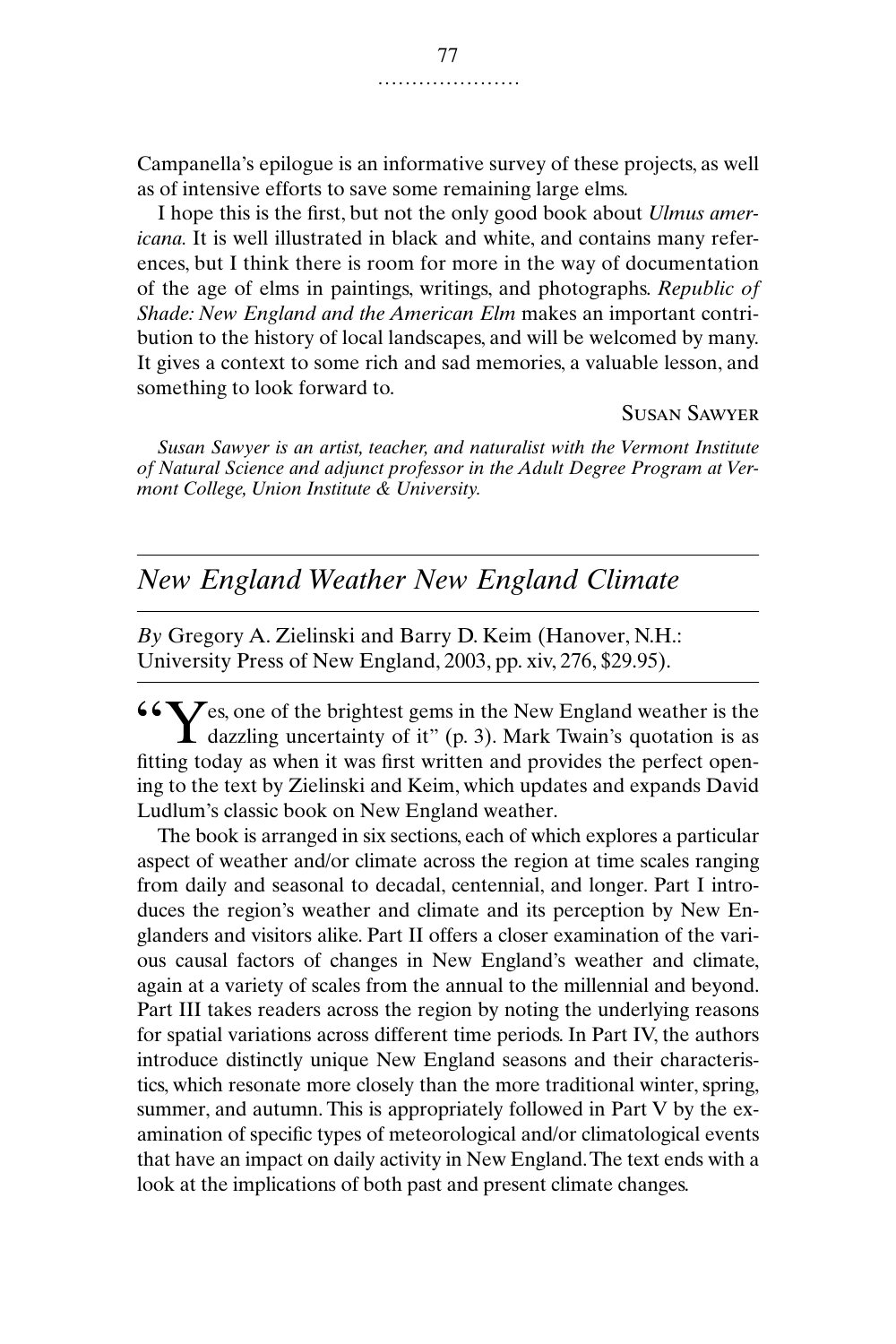The introduction of the redefined seasons of ski (winter), mud (spring), beach and lake (summer), and foliage (autumn), with the potential for overlapping lengths and differing characteristics from one year to the next, is one of the unique features of the book. New Englanders will certainly identify with the subseasons of these new annual periods, including, for example, sugaring and pothole seasons at the end of the ski season. Likewise, the ubiquitous mud season that heralds New England's true spring from mid/late April until early June, is a more accurate portrayal than relying on astronomical designations alone.

Some of the chapters (e.g. chapter 11, "Year in Summary") are quite technical in content, but the authors explain many difficult concepts such as teleconnections (chapter 6), climate singularities (chapter 7) and the use of statistical analyses (chapter 11) in very accessible language. The summary remarks at the end of each of the twenty chapters are another strength of the book, serving to highlight the key points outlined. These build upon the liberal use of photographs (often taken by the authors themselves), explanatory tables, and diagrams, which complement the narrative very effectively. Examples of weather events and landscapes are drawn from around New England, to paint the picture of the complex way in which storms can affect the region.

The final two chapters are devoted to deciphering the various ways in which New England "climate has and will continue to change with time" (p. 253). The authors present results from the New England Regional Assessment Group, which found that since 1895 most New England states (except Maine) have experienced both a warming and an increase in precipitation. Variations in climate over the last few centuries were then gleaned from historical records such as diaries, journals, and newspaper accounts. As for predicting future climate changes in New England, the authors highlight the inadequacies of current General Circulation Models (GCMs) for capturing regional variations and weather events. The book ends with a retrospective that not only summarizes the narrative but also discusses life in New England in response to the vagaries of our climate.

Several details somewhat detract from the book. The first is that a few topics are heavily weighted toward examples from New Hampshire and Maine, which may have led to the omission of some causal factors for a given weather event. For example, chapter 12 on the Alpine Zone could have been enhanced by including the role of the region's topography in creating ideal conditions for flooding during the beach and lake (summer) season. Similarly, the influence of terrain in setting up preferred locations for tornado development (chapter 17) could have explained why parts of Massachusetts are particularly prone to being affected. Finally,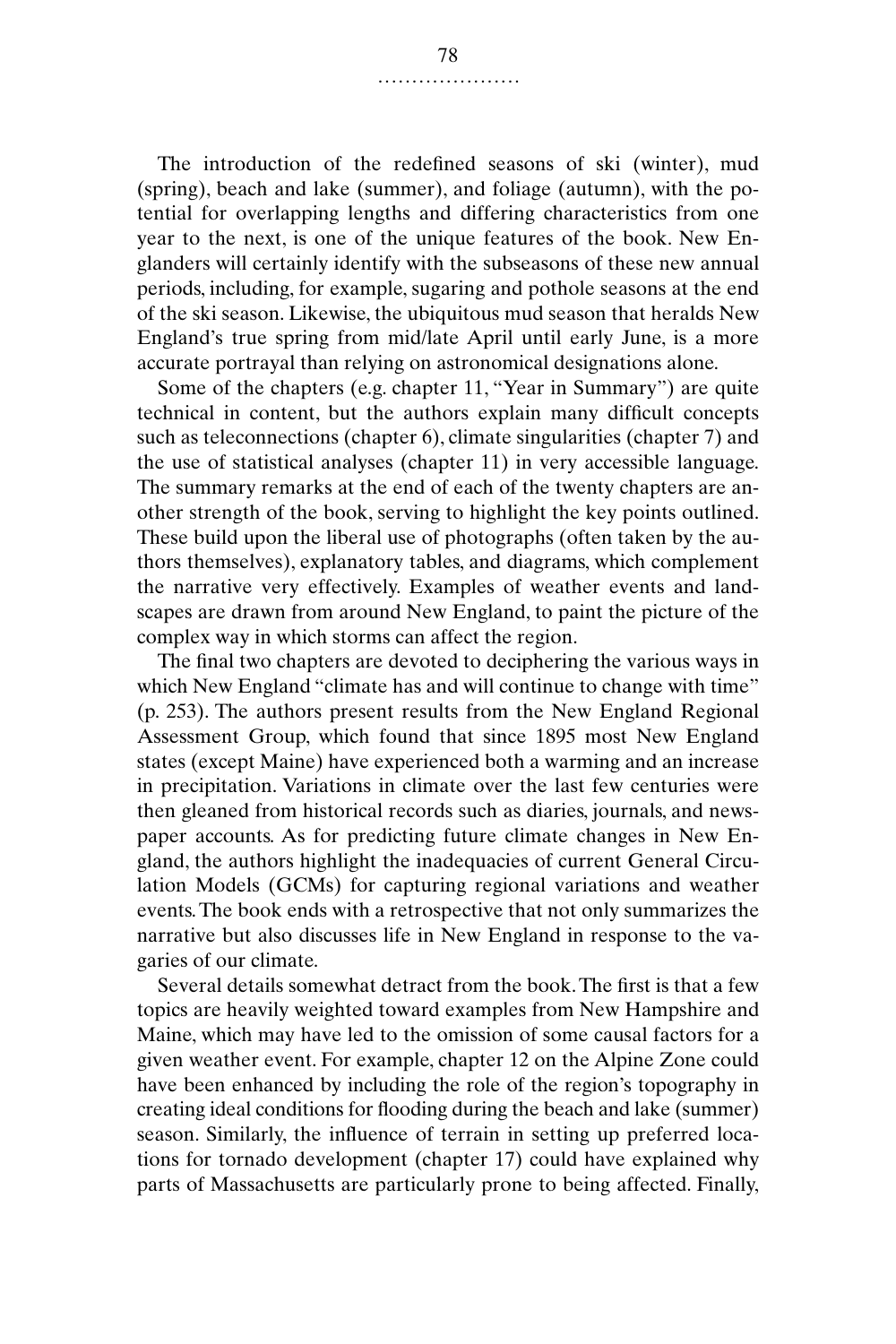the tropical storm remnants on November 3, 1927, which led to the Great Flood of 1927, should be included in chapter 18 on the hurricanes that have influenced New England. The rains from this storm produced greater than 100-year flooding on many rivers across Vermont, which is why it still remains the flood of record.

Zielinski and Keim have done a remarkable job in portraying the many intricacies of the weather and climate that New Englanders have learned to love and live with over the centuries. Written in a very accessible style, the book extends and complements the richness of the historical accounts of David Ludlum's works by placing the region's atmospheric characteristics in the context of global processes. While everyone will gain valuable insights from the text, perhaps the greatest beneficiaries will be those with some fundamental understanding of the ways in which the atmosphere works.

Lesley-Ann Dupigny-Giroux

*Lesley-Ann Dupigny-Giroux is an associate professor of Geography at the University of Vermont and the Vermont State Climatologist.*

# *This American River: Five Centuries of Writing about the Connecticut*

*Edited by* W. D. Wetherell (Hanover, N.H.: University Press of New England, 2002, pp. 325, \$30.00)

W. D. Wetherell's anthology about the Connecticut River was a bit<br>of a pleasant surprise to me. Even those of us who read a great **V**. of a pleasant surprise to me. Even those of us who read a great deal of local and regional fiction and nonfiction of many kinds may not have realized how often the Connecticut River appears in our reading, and how centrally it figures in our perception of the region of New England. As I read this collection, I gradually became even more surprised that the Connecticut River has not received more of the sort of attention Wetherell focuses on here. Indeed, Wetherell begins his collection with a hilariously understated illustration of just how inadequate our understanding of the Connecticut River is. Chapter 1, "From the Source to the Sea," opens with a handful of epigraphs selected from several popular works on the Connecticut River. Each simply states the length of the river: It is, according to these experts, precisely 335, or 350, or 410, or 407 miles long, which prompts Wetherell to ask, "just how long is the river, anyway?" (p. 1).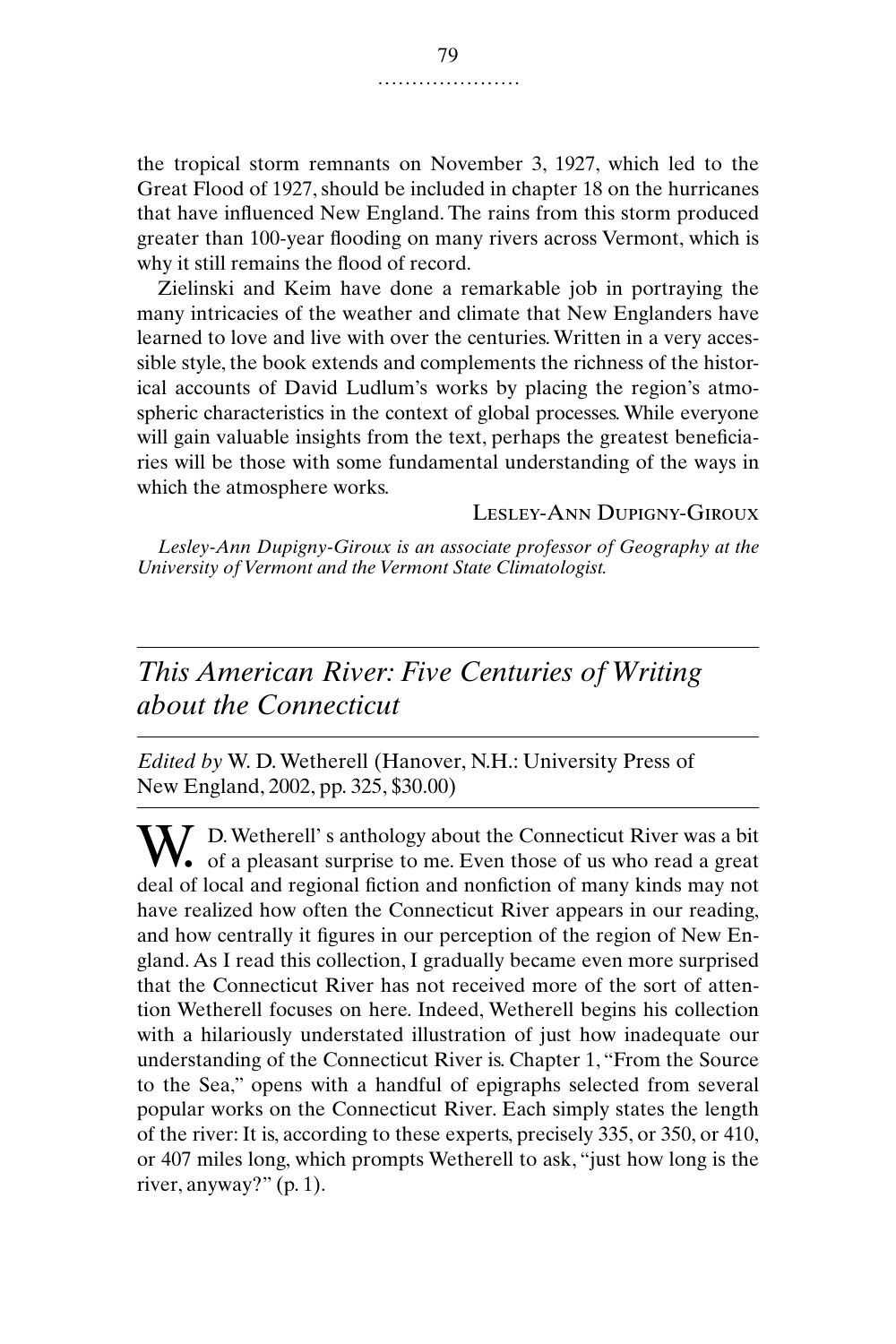Running directly through the center of New England, the Connecticut River also runs just as truly through the figurative heart of New England. It has been the site of many of the defining events of New England history, from the founding of the Puritan commonwealths to the industrial age and into our own time. Wetherell has done a real service in compiling this entertaining and thought-provoking collection.

The collection is quite idiosyncratic, as Wetherell is quick to point out—a reflection of his own interests, consulting his own literary tastes. This "slapdash" method (to use Wetherell's own word) may be a little confusing at time, but it also makes for interesting reading. The collection does, however, follow a coherent plan. It is organized primarily to reflect different human interactions with the landscape, in roughly chronological order. The framework is chapters on the uses of the river: as a battleground, a source of industrial power, a conduit for lumber from the far North, a fishery, and a recreational area. Interspersed among these more thematic chapters are more general collections of genre writing: early travel writing, tourist guidebooks, and poetry.

A wide variety of fine writers are featured here, including those whose works are no longer much read. Two of my own favorites are nineteenth-century classics: Francis Parkman's fine account of the Deerfield Raid, and a selection of the keenly observant travel writing of Timothy Dwight. Many Vermont readers will recognize the elegant description of "Cutting Ice at McIndoe Falls," by Scott E. Hastings, Jr. The selection of poetry includes some unknown and intriguing poets alongside Wallace Stevens and Sylvia Plath. The two poems by Stevens are especially fine examples of writing shaped by a strong sense of place.

Wetherell has also ranged far afield from the standard literary anthology, including a well-chosen selection of classic guidebook accounts, ranging from the Boston & Maine Railroad's nineteenth-century guide, to the WPA's 1930s auto tour of the historic lower Connecticut, and the Appalachian Mountain Club's canoeing guide to the wilder upper Connecticut.

This eclecticism is a source of strength, but it sometimes leaves the reader with little sense of context. In the "River of War" chapter, for instance, we are confronted with a text written by Susanna Johnson, a colonist taken captive by opposing forces in the imperial wars of the eighteenth century; a text written by Colonel Robert Rogers, the leader of an infamous military expedition against the Abenaki village of St. Francis; and a text written by Francis Parkman, a distinguished nineteenthcentury historian. Primary sources such as the accounts of Johnson and Rogers we may take for granted as speaking from their own time, from the midst of armed conflict, and we may judge their descriptions with that in mind. But what is the general reader to make of the assertion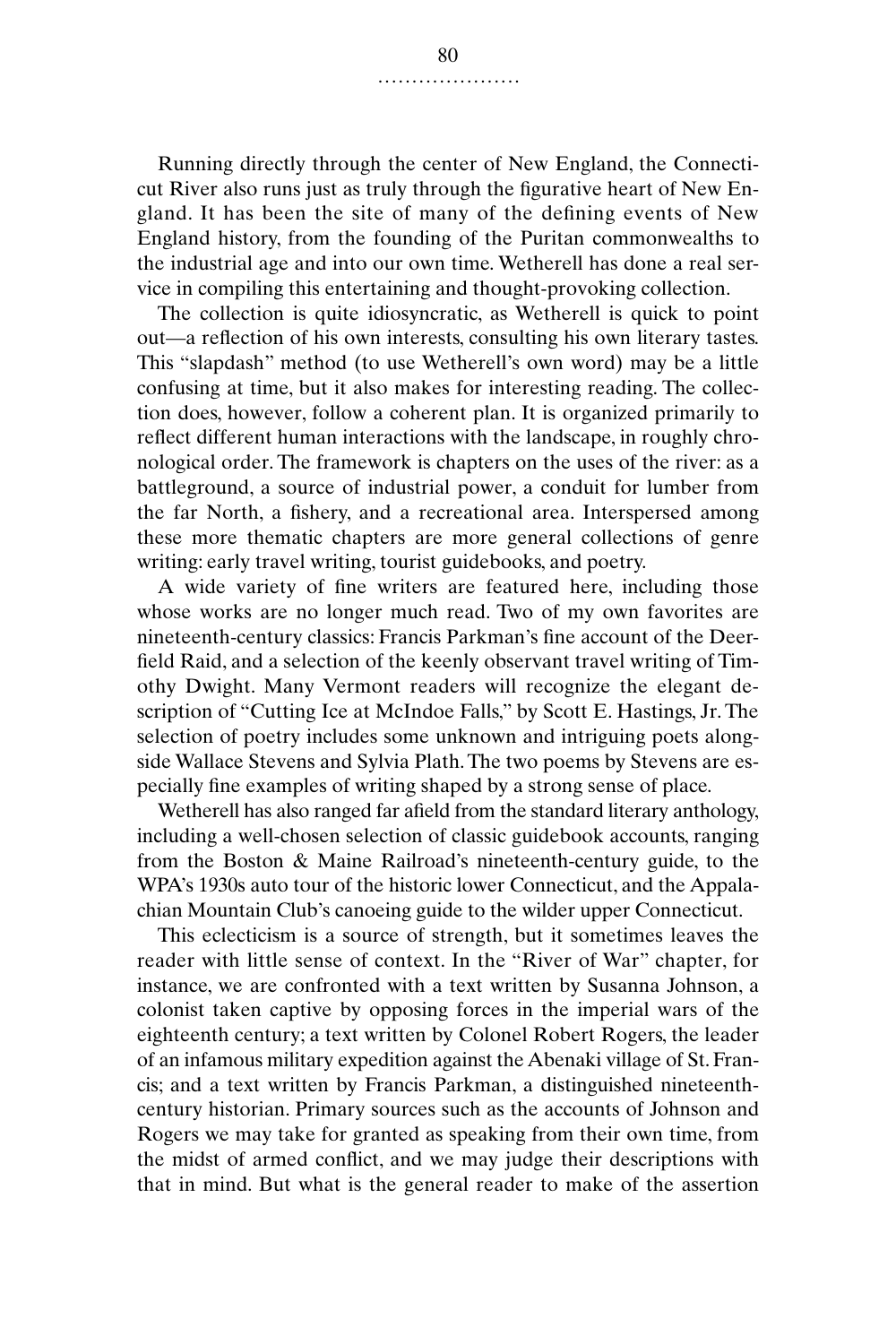with which Parkman ends his account of the Deerfield Raid: that English women taken captive by the Abenaki/Caughnawaga coalition were not "subjected to violence" only because of "superstition, aided perhaps by the influence of missionaries"? (p. 37). A little more intervention from the editor would provide the proper context for understanding and evaluating this very nineteenth-century view.

Finally, though, this is an effective anthology. It is a book for dipping into, for sampling—and a book that provides a great deal of enjoyable reading. Ultimately, perhaps the best compliment one can give a collection like this is that it makes us eager to get our hands on the complete version of some of the works excerpted here. That is precisely what I predict readers will want to do.

Dona Brown

*Dona Brown is associate professor of history at the University of Vermont, and director of the Center for Research on Vermont.*

# *Conquering the American Wilderness: The Triumph of European Warfare in the Colonial Northeast*

*By* Guy Chet (Amherst: University of Massachusetts Press, 2003, pp. xix, 207, \$60; paper \$18.95).

istorians have long debated whether English settlers created a dis**the English settlers created a districtive "American way of war" in the colonial Northeast. Those** who argue in the affirmative contend that European models of warmaking were outdated and ill suited to American conditions. Colonists, they suggest, readily adopted Indian-style hit-and-run tactics, what today we would recognize as guerrilla warfare. Those on the other side of the argument believe that European models of warfare carried over to the New World in seventeenth- and eighteenth-century America mirrored warfare in Europe, albeit on a smaller scale. Guy Chet situates his *Conquering the American Wilderness* on the latter side of the debate. He argues that colonial military leaders were not "Americanized" and their emulation of Indian tactics stands as proof of their inexperience and unprofessionalism. Indeed, Chet contends that one can see more continuity than innovation when comparing European and American warfare; that the colonists' tactical innovations were not departures from contemporary European doctrine; that Americans did not adopt a new style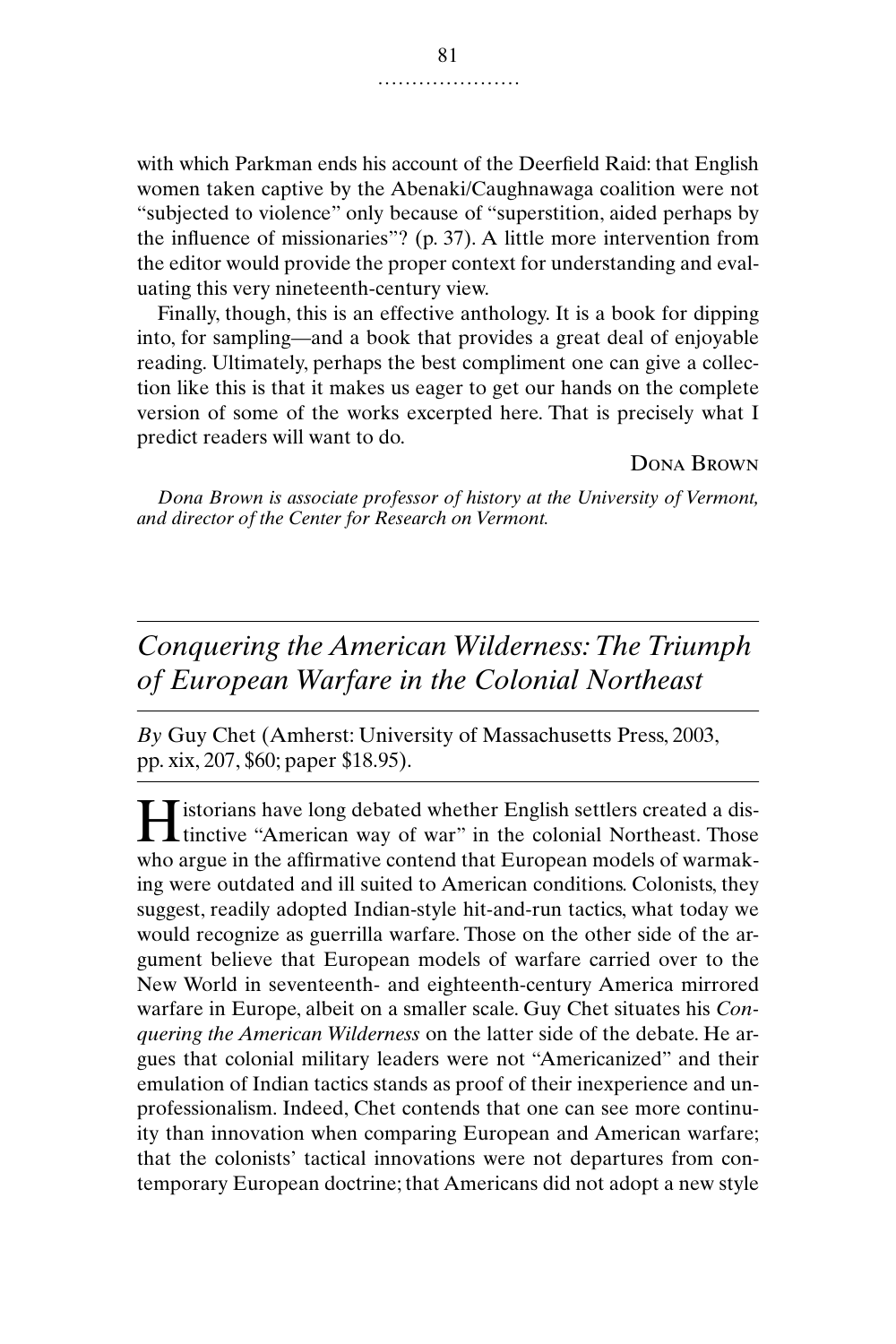of warfare; and that European tactics actually were effective in North America.

Chet centers his analysis on tactics, or what he calls "actual combat." He goes to great lengths to make clear that he is discussing the tactical rather than the strategic and operational levels of war. He argues that the colonists never abandoned their preference for or dependence on massed volleys of fire, and that they most often fought on the tactical defensive, just like European armies. In assessing the contribution of Indians to American warcraft, he believes that they proved of little value as teachers of tactics; their real contribution to colonists' military successes came in the strategic and political realms.

The narrative of *Conquering the American Wilderness* revolves around seventeenth-century New England. The Pequot (1636–1637) and King Philip's (1675–1676) Wars thus receive most of Chet's attention. After an examination of those conflicts, he focuses on the role of the British Army in the Seven Years' War (1754–1763). It is in that conflict, when the crown sent large armies of regulars to North America, that Chet finds justification for his claim that European tactics, when employed by competent commanders with well-trained and well-equipped troops, could succeed in North America.

Chet's insistence that the experience of seventeenth-century New Englanders and British regulars, writ large in the Seven Years' War, speaks for all colonial Americans leads to problems. Most strikingly, he fails to account adequately for the American rangers who, especially in the early and mid-eighteenth century, sought tutelage from Indians and adopted hit-and-run tactics. Indeed, rangers who fought like Indians were ubiquitous in all the colonial era's wars. "Indian fighters" such as Benjamin Church, Charles Frost, the Gorham family, John Lovewell, John Goffe, and Robert Rogers were the most famous American military figures of their day and, more important for Chet's analysis, developed tactics quite at odds with contemporary European tactics. And while it would be a mistake to claim that the rangers single-handedly won the colonial wars, few contemporaries, either American or British, would have judged the Gorham brothers (John and Joseph) of King George's War and Rogers in the Seven Years' War as inexperienced and unprofessional amateurs. The British crown granted each of them commissions as officers in the regular Army, based on their expertise as Indian fighters. The little-examined skirmishing between Anglo-American rangers and Indians on the frontier, and the British Army's partial adoption of ranger tactics in the wars of the mid-eighteenth century, certainly resulted in an "Americanization" of European warfare.

Chet therefore misses an early but important phase in the develop-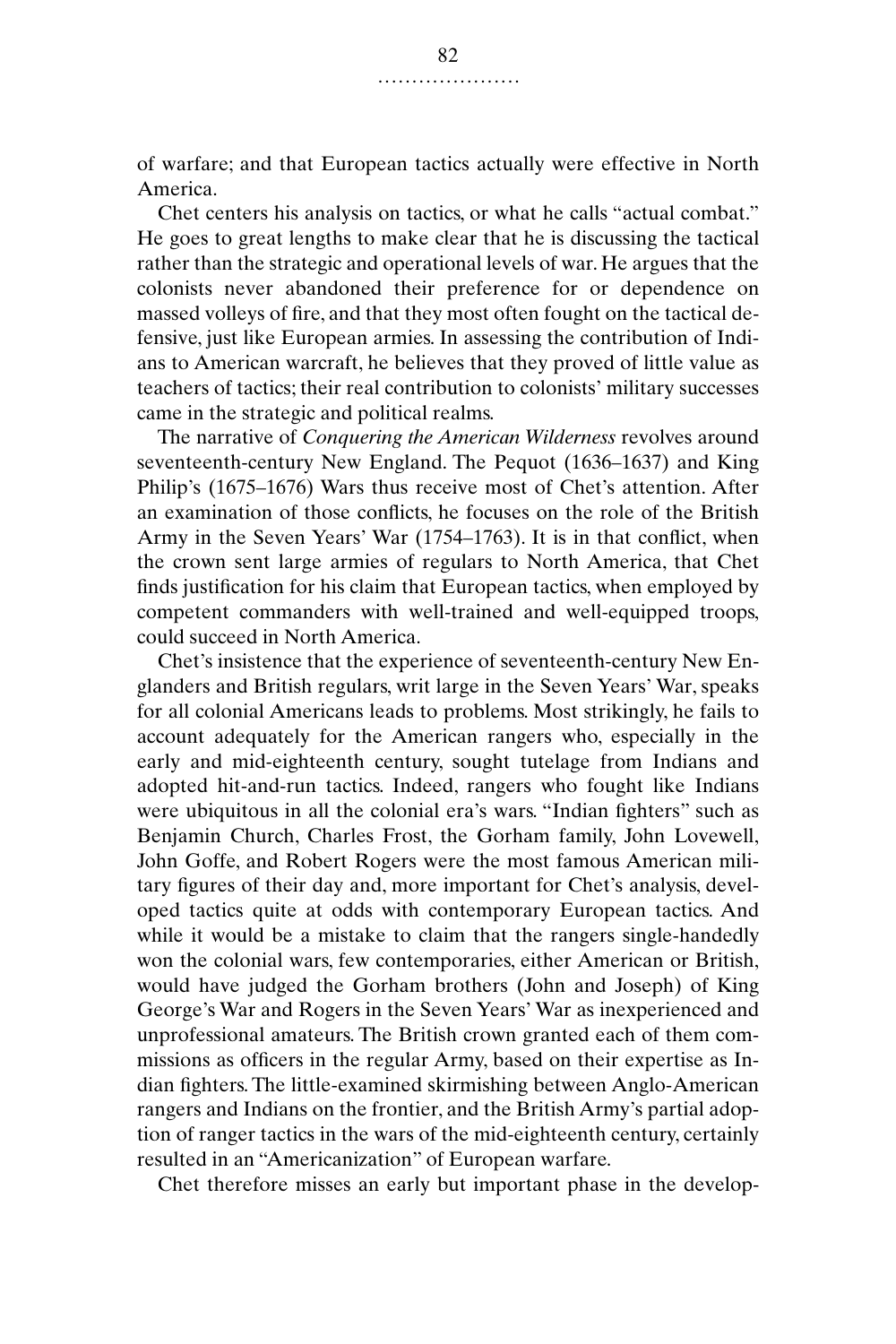ment of an American way of war. Nonetheless, *Conquering the American Wilderness* is not without merit. It is a work that contextualizes early American battlefield tactics within broader patterns of warfare in early America. When combined with the current literature on colonial warfare, Guy Chet's work will help scholars advance a better and more thorough synthesis of early American military history.

#### John Grenier

*Major John Grenier is an assistant professor in the Department of History at the United States Air Force Academy.*

## *American Wall Stenciling, 1790–1840*

*By* Ann Eckert Brown (Hanover and London: University Press of New England, 2003, pp. xv, 263, \$17.95).

This beautifully produced publication significantly expands the research of Janet Waring (1937) and Nina Fletcher Little (1952) into search of Janet Waring (1937) and Nina Fletcher Little (1952) into the field of early American wall stenciling. Begun as an inexpensive substitute for costly imported wallpapers, stenciling flourished in homes, inns, and taverns throughout the period under investigation. Among the considerable advances of the current study over previous publications is the discovery and documentation of numerous decorations found outside New England, especially in the South and the Western Reserve. Another advantage lies in the superb quality of photographic reproduction, as accurate color plates were not available to the earlier researchers.

In the matter of historical documentation, the author displays a wide ranging knowledge of the Federal period and follows the precedent established by Nina Fletcher Little of situating each recorded site in its specific cultural context. Brown further traces through credible attribution the peregrinations of known stencilers (J. Gleason and the admirable Moses Eaton, Sr. and Jr., in particular) from New England to the Midwest. These geo-cultural findings constitute, among other things, an important contribution to our understanding of patterns of artistic migration. In a more questionable critical move, Brown divides the practice of stenciling into a vernacular rural-based "folk group" and a more refined, urbane "classical group." At times these divisions can appear somewhat arbitrary and a more nuanced approach emphasizing hybridity and cross-fertilization might have yielded better insights into actual practices.

If this admirably researched study has any shortcomings, they lie in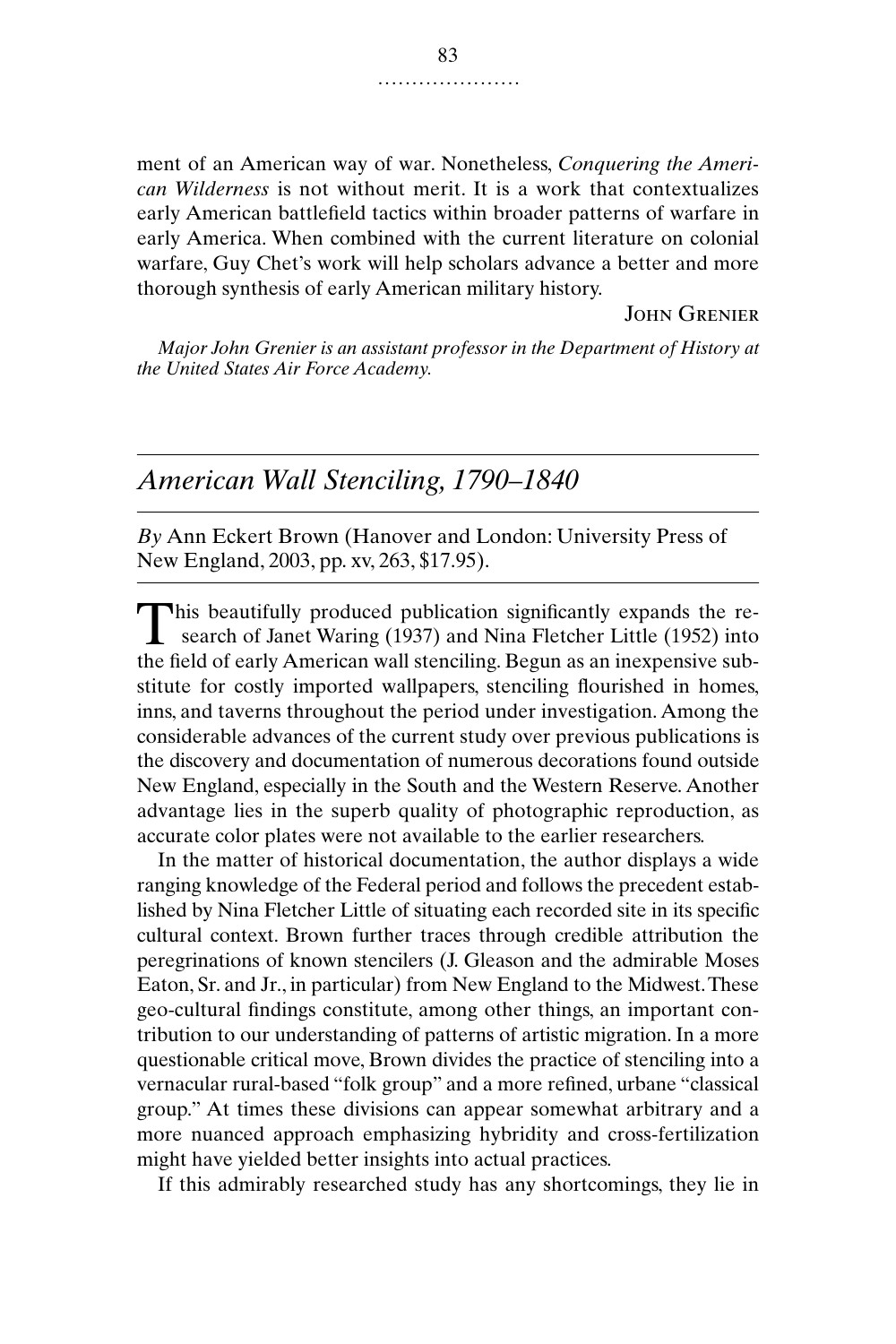the paucity of theoretical grounding. As stenciling is a relatively mechanical process, as compared, for example, with mural painting, it might have been instructive to develop a methodology for discriminating between original decorations, fragments thereof, and the numerous modern recreations encountered in the textual descriptions and photographic reproductions. These diverse levels of ornamentation emerge from this study as somewhat of a piece when in fact they are not, either physically, chronologically, or aesthetically. Moreover, some consideration of the role of the patron in choosing the decoration might have been set against the predetermined schemes of the artist-stenciler. In short, how were stencils marketed and what range of choices, if any, was available to the homeowner? Why were decorative stencils preferable to painted walls and what do these patterns tell us about aesthetic preferences? Were New England designs ever altered for midwestern applications? Are "classical group" stencils ever found in vernacular homes, producing some form of cultural disconnect? Questions such as these are either partially addressed, or not at all.

The underlying premise of this study—that stencils provide a tangible link to the past—is stated but less persuasively affirmed when many of the walls studied and reproduced are in fact re-creations. How can such mute, formulaic ornament be made to articulate the patterns of sensibility and imagination of the age? Here one thinks of the brilliant work of the art historian Alois Riegl (*Spatromische Kunstindustrie* [1901]) on Late Roman ornamentation. This is the challenge that a deeper archaeology and anthropology of wall stenciling may yet reveal. In the meantime this rich archive of ornamentation, carefully recorded, has set the bar for scholarly research and close documentation.

### ROBERT L. MCGRATH

*Robert L. McGrath is professor emeritus of art history at Dartmouth College.*

## *Architecture in the United States, 1800–1850*

*By* W. Barksdale Maynard (New Haven, Ct.: Yale University Press, 2002, pp. 322, \$50.00).

Starting with a size that invites holding, this book beckons the reader<br>to settle in for an architectural armchair adventure. W. Barksdale  $\bigcup$  to settle in for an architectural armchair adventure. W. Barksdale Maynard presents an intellectual history of the first half of the nineteenth century as a context for understanding its architecture. He focuses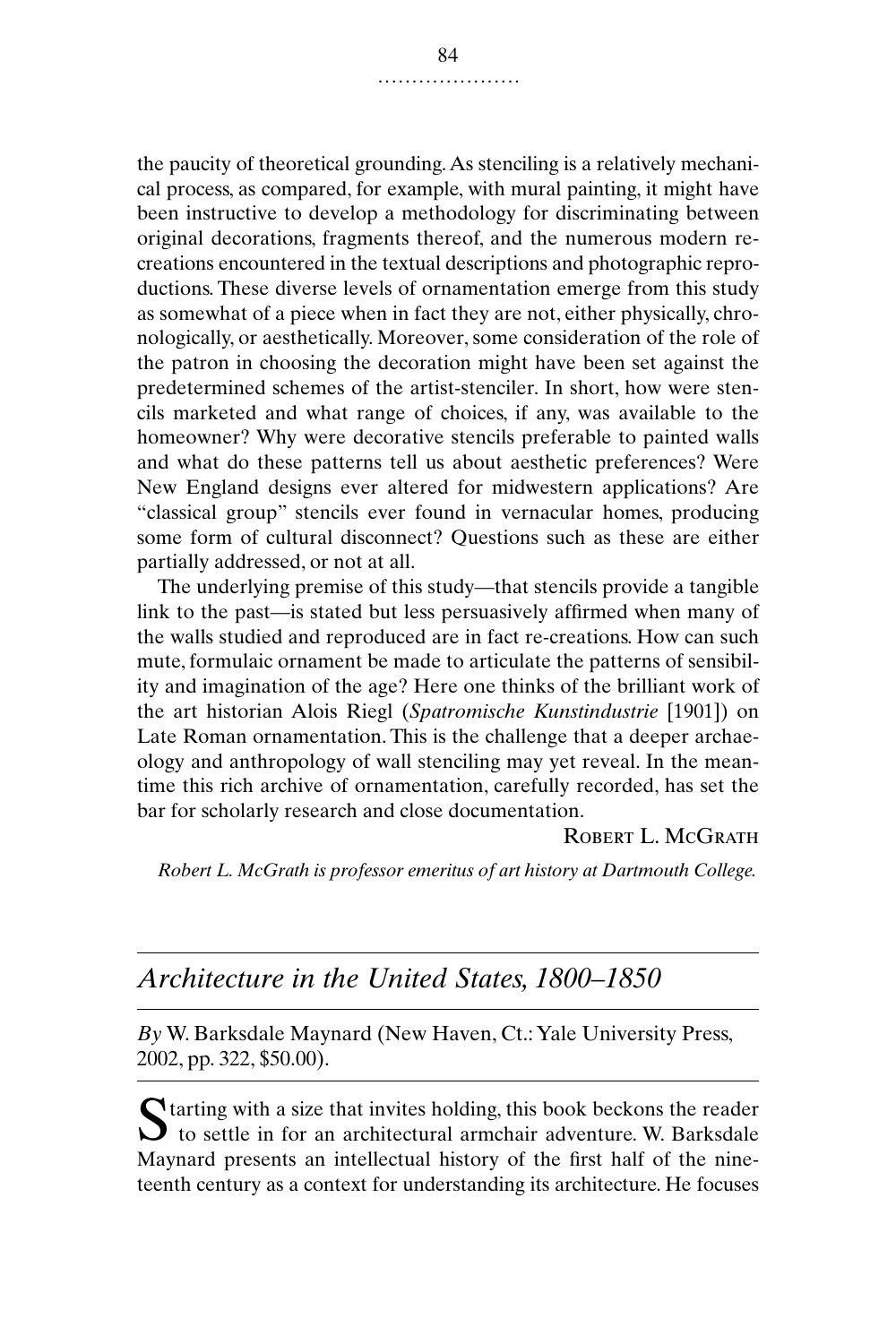briefly on the waning Federal style, and then turns his attention to the ascending Greek Revival and Gothic Revival styles. The book visits the men who made architectural history, such as Andrew Jackson Downing, Benjamin Latrobe, and Asher Benjamin (although that visit is not nearly long enough), and those who commissioned it. An acquaintance with architectural chroniclers and critics would help the reader's understanding, but the book also offers a chance to become more familiar with the architects who defined style in the period and where they looked for inspiration.

Maynard sets out to counter the commonly held idea that by the third decade of the nineteenth century, America had developed a uniquely American architecture, the Greek Revival style, so ubiquitous in Vermont. He contends that twentieth-century architectural historians went astray in attributing the development and immense popularity of the Greek Revival to an affinity for ancient Greek democracy and political sympathy for the Greek war of independence from the Turks, fought from 1821 to 1830. Instead, he asserts that English precedent was the driving force behind American architecture, and that America remained a dependent cultural colony of England long after the Revolution. The credit for early nineteenth-century American architecture belongs to Britain, and Maynard shows example after example of direct design derivation from buildings in the mother country. Only the scale and materials were modified to suit American conditions. To bolster his case, he quotes many contemporary observers, in the same way that filmmaker Ken Burns enlivens still images with historic "voices." Maynard's research has uncovered many articulate voices, including a fair number of women, speaking about architecture.

The author guides the reader to early landmarks in Philadelphia, Washington, D.C., and upstate New York, many of them seminal in their influence but long gone from the landscape. Those landmarks spring to life in the book's 222 illustrations, which are mostly historic, and almost one-quarter in color. The beautifully reproduced photographs, aquatints, lithographs, and paintings in the book are teeming with detail and call out for examination with a magnifying glass. They contain a wealth of landscape and human details that greatly enhance their subject buildings. Women in hoop skirts ascend the steps of The Arcade in Providence. A crowd of students gathers at the University of Virginia in 1895 to watch Jefferson's Rotunda burn. Thomas Cole depicts the history of great building in the dreams of architect (and covered bridge designer) Ithiel Town. Maynard uses age-worn photographs showing construction, and even some early destruction, of landmarks in the history of style that evoke a time when they were new, or at least young. Their making,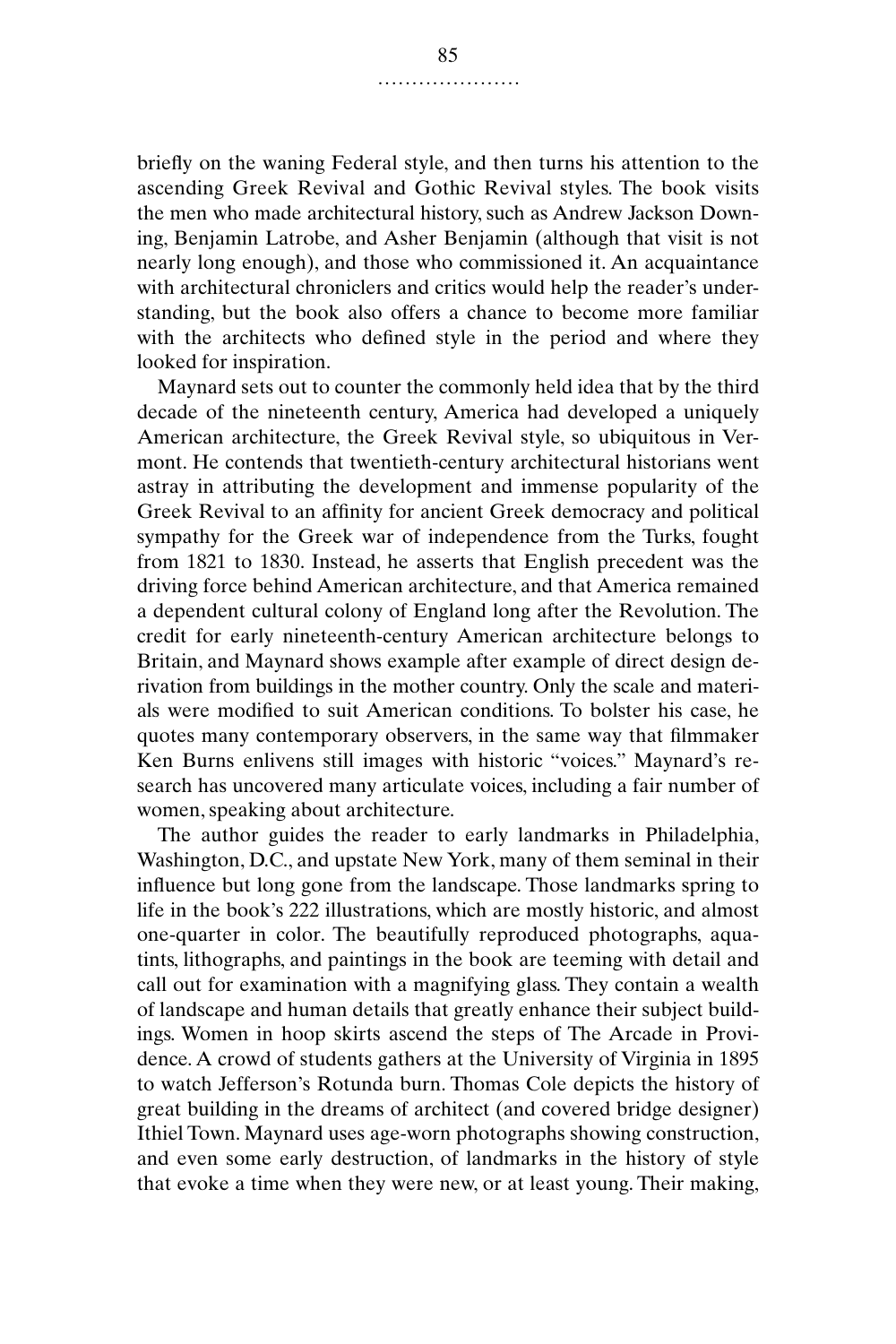and unmaking, reveal construction details and pre-machine-age methods that palpably connect the finished buildings to the skill of the craftsmen who made them. Images of the burned Ammi Young State House and a stunning painting of an early West Rutland marble yard constitute the only Vermont images in the book. Be forewarned that one cannot skim the book's images to learn its story; the image captions are curatorial identifications and not narrative explanations. The latter are contained only in the main text.

Maynard is a good storyteller with an abundance of sidebar detail that makes the characters in the book, be they creators or consumers of architecture, very human and three-dimensional. His lengthy chapter on porches is a wonderful architectural etymology of the feature known variously as verandah, portico, or piazza. Vermonters will read with interest his early nineteenth-century testimonials to the virtue of white houses with green shutters.

The book certainly succeeds in pointing out the continued English influence on American architecture, but it fails to convince the reader that the question of the source of American architectural design only has or needs one answer. Human behavior is complex and cannot be explained by single ideas or motivations. Maynard expands our understanding of the development of American architecture. Most early-nineteenthcentury builders probably spent little time contemplating the source of their design ideas and simply relied on assumptions deriving from the cultural assimilation of those ideas, assumptions about what was appropriate, tasteful, and beautiful.

Through its words and images, the book inspires readers to get up out of the armchair and venture into the built environment in search of the stories that buildings can tell. Vermonters are fortunate that the journey does not have to be far. Maynard's book will give readers new insights into Vermont's rich architectural legacy—from the pink Gothic Justin Smith Morrill Homestead in Strafford, to the state's Greek Revival temples such as the old Town Hall in Brandon, the Follett House overlooking Burlington's waterfront, and the State House portico, to the "country seats" in Addison county's agricultural landscape. Enjoy the trip. Nancy E. Boone

*Nancy E. Boone is the State Architectural Historian with the Vermont Division for Historic Preservation.*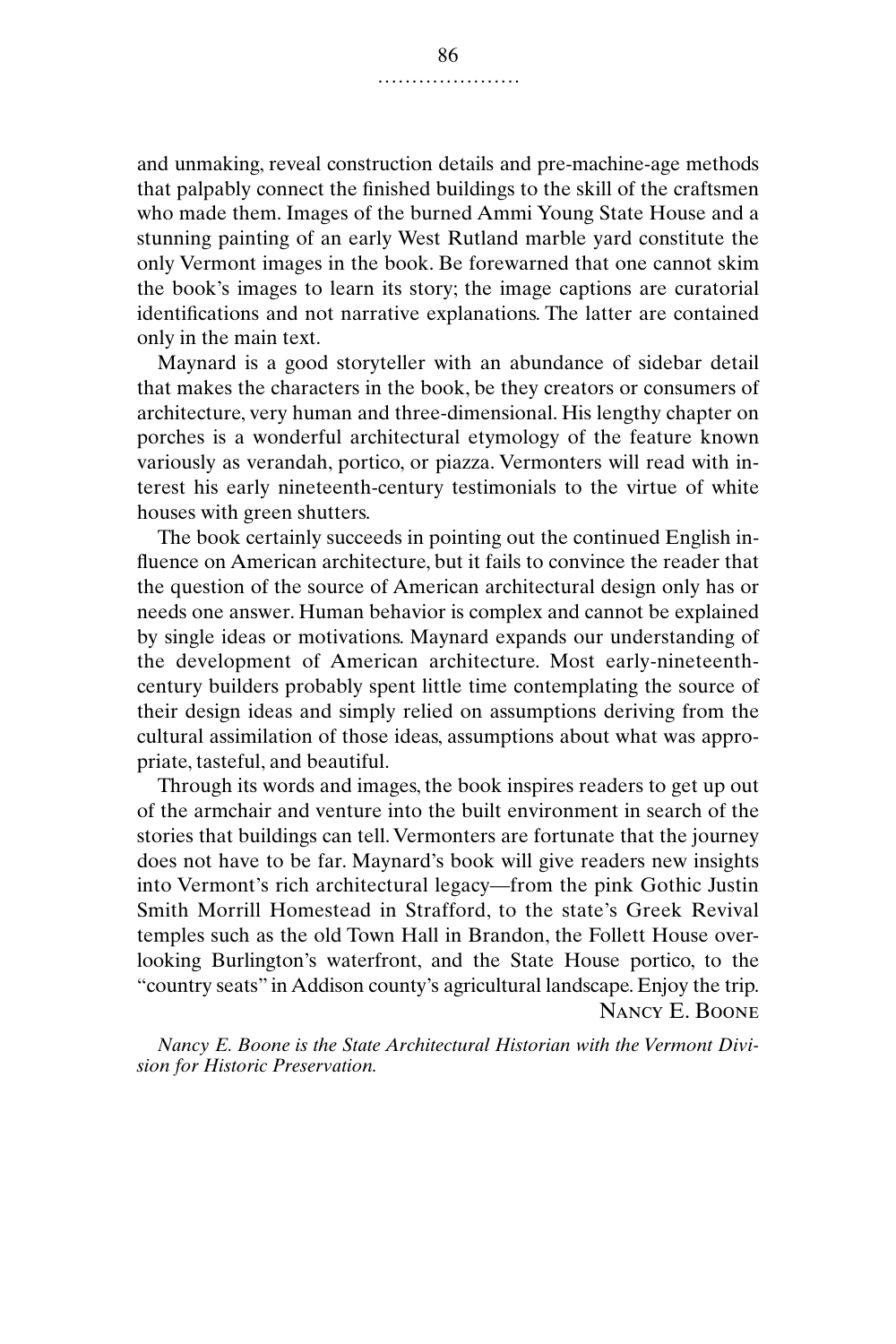# *A Tale of New England: The Diaries of Hiram Harwood, Vermont Farmer, 1810–1837*

*By* Robert E. Shalhope (Baltimore and London: Johns Hopkins University Press, 2003, pp. 328, \$45.00).

n 1806, at the age of eighteen, Hiram Harwood assumed the role of In 1806, at the age of eighteen, Hiram Harwood assumed the role of scribe in his father's daybook. As he recorded both farm activity and his father's innermost thoughts, the bond between father and son became more tightly woven but also more perverse; repeatedly Hiram found himself inscribing his father's judgments about his own shiftless behavior. "Hiram did but little"; Hiram was "careless"; and "Hiram had a poor disposition to work" (p. 28) were common paternal refrains. This form of parental discipline hardly diminished Hiram's desire to please his father, even as it helped shape his lifelong struggle to fulfill his familial and social responsibilities. Eventually he transformed his father's diary into a voluminous record of his own personal journey into dutiful manhood.

In *A Tale of New England,* Robert Shalhope, professor of history at the University of Oklahoma, uses the Harwood diaries to trace the tortuous pathway of this Bennington farmer over a thirty-year period of economic and social change. Having detailed the evolution of republicanism in his earlier volume, *Bennington and the Green Mountain Boys: The Emergence of Liberal Democracy in Vermont, 1760–1850,* Shalhope provides readers with a new, personal perspective on the same community. The richness of the diaries, preserved and transcribed at the Bennington Museum, allows Shalhope to tell the story in Hiram's voice as he reflects both inwardly on his personal struggle and outwardly on the changes occurring in Bennington.

This account is neither a chronology of daily existence nor a social history. Instead, Shalhope shapes the story into a persuasive drama, a psychological biography that reveals the consciousness of a Vermont farmer and the heights and depths of male anxieties. Using a gender analysis, Shalhope highlights Hiram's developing sense of masculinity and the way family obligations circumscribed male autonomy. Along the way we see Hiram evolve from a self-conscious, dilatory, and tortured adolescent to a satisfied husband, proud father, and successful cheese manufacturer, only to reach a precipitous decline at the end of his life. This narrative structure allows Shalhope to conceal Hiram's demise for dramatic purposes until the end of the story.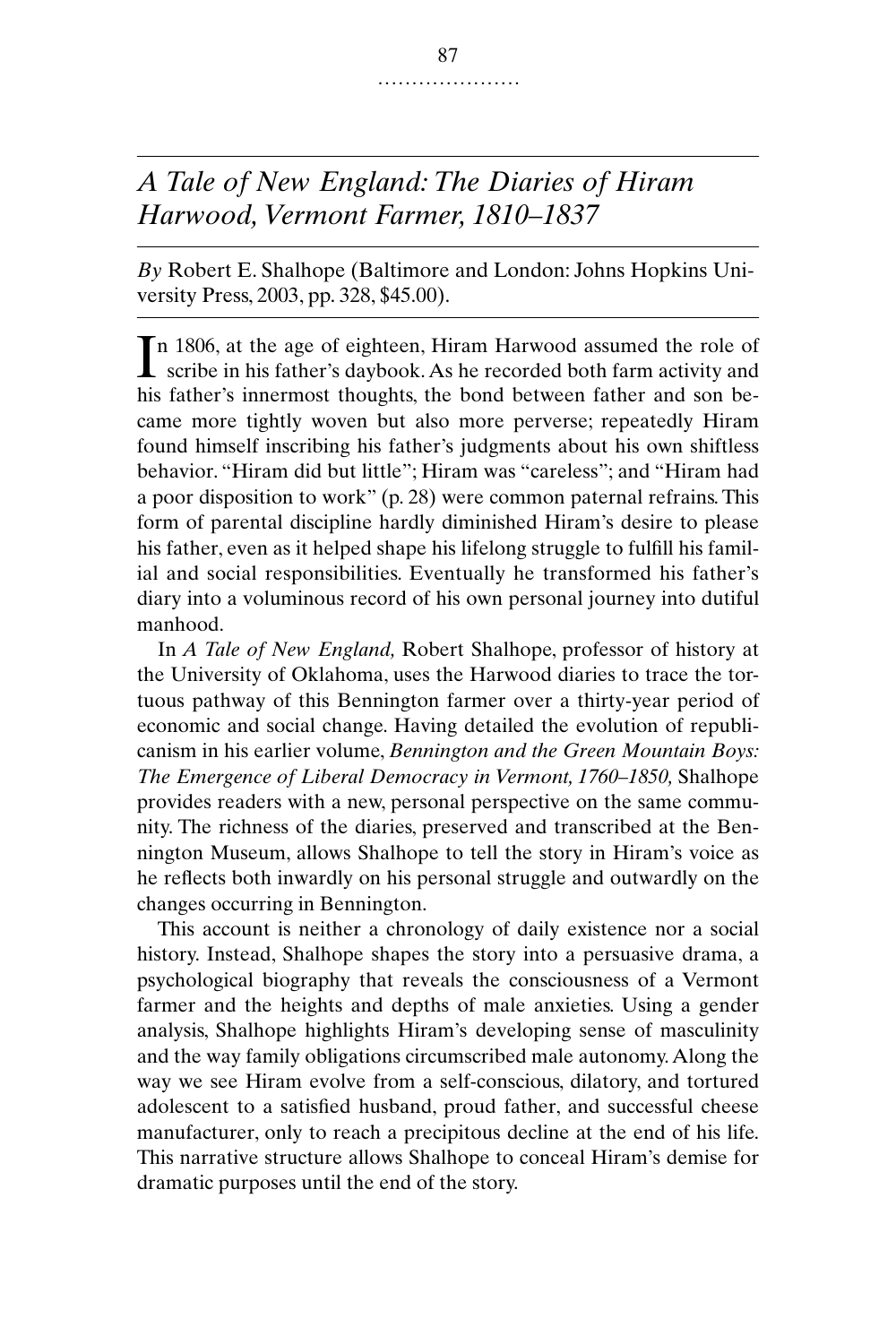The volume provides rich fodder for social historians. Choosing not to include historiographical discussions in the text, Shalhope has nonetheless used themes from recent social history to frame the story. Topics include: child rearing, adolescence, courting, gender relations, literacy, education, neighborly exchange and socializing, military experience, music (Hiram was an impressive flutist), and treatments for the insane. Shalhope's analysis of the latter is particularly astute. References to sexuality, however, are absent, a surprising omission.

Shalhope is most effective in detailing shifts in the household economy and the relationship between Hiram's economic concerns and his evolving social and political attitudes. We learn about the extent of local indebtedness, the exchange of labor and goods among neighbors, apprenticeship arrangements, and marketing difficulties. Unfortunately, he provides only a glimpse of the important role of women in the production of cheese, the farm's most successful commodity. Yet the story provides a window on the frustrations Vermont farmers faced as they shifted away from self-sufficiency and engaged more extensively in commercial operations.

Interweaving these economic interests with Hiram's reading habits, his thoughts about religion, and his engagement in local electioneering, Shalhope uncovers the complex roots of Hiram's social values and political attitudes. Hiram was a reluctant soldier and dismissed religious fanaticism, but he engaged actively in partisan politics and read literature and local newspapers prodigiously. He wrote ballots before elections, recruited neighbors for campaigns, and condemned the partisan uses of drunkenness. Shalhope uses the diaries to reveal how these activities, Hiram's economic interests, his reading, and his connections with local men, including Congressman Hiland Hall, shaped his evolution from Democratic-Republican to Whig by the 1830s. All the while, Hiram continued to subscribe to the communal values of Vermont's founding generation, a thesis Shalhope sets forth in more general terms in his earlier volume on the nature of liberal democracy in the new nation.

For all its insights into male behavior and thinking, there are some gaps in *A Tale of New England.* By keeping a sharp focus on Hiram's psychological development, his inner turmoil, and his perception of himself as a man, Shalhope is forced to resign the broader social and political context of his life to the endnotes. This tradeoff preserves the integrity of the story, but leaves readers to seek out his brief references or his earlier volume on Bennington to grasp how the larger community, the state, and the nation experienced the economic and social changes Hiram faced. Moreover, Shalhope supplies only a few insights into how others evaluated Hiram's character and behavior. This omission may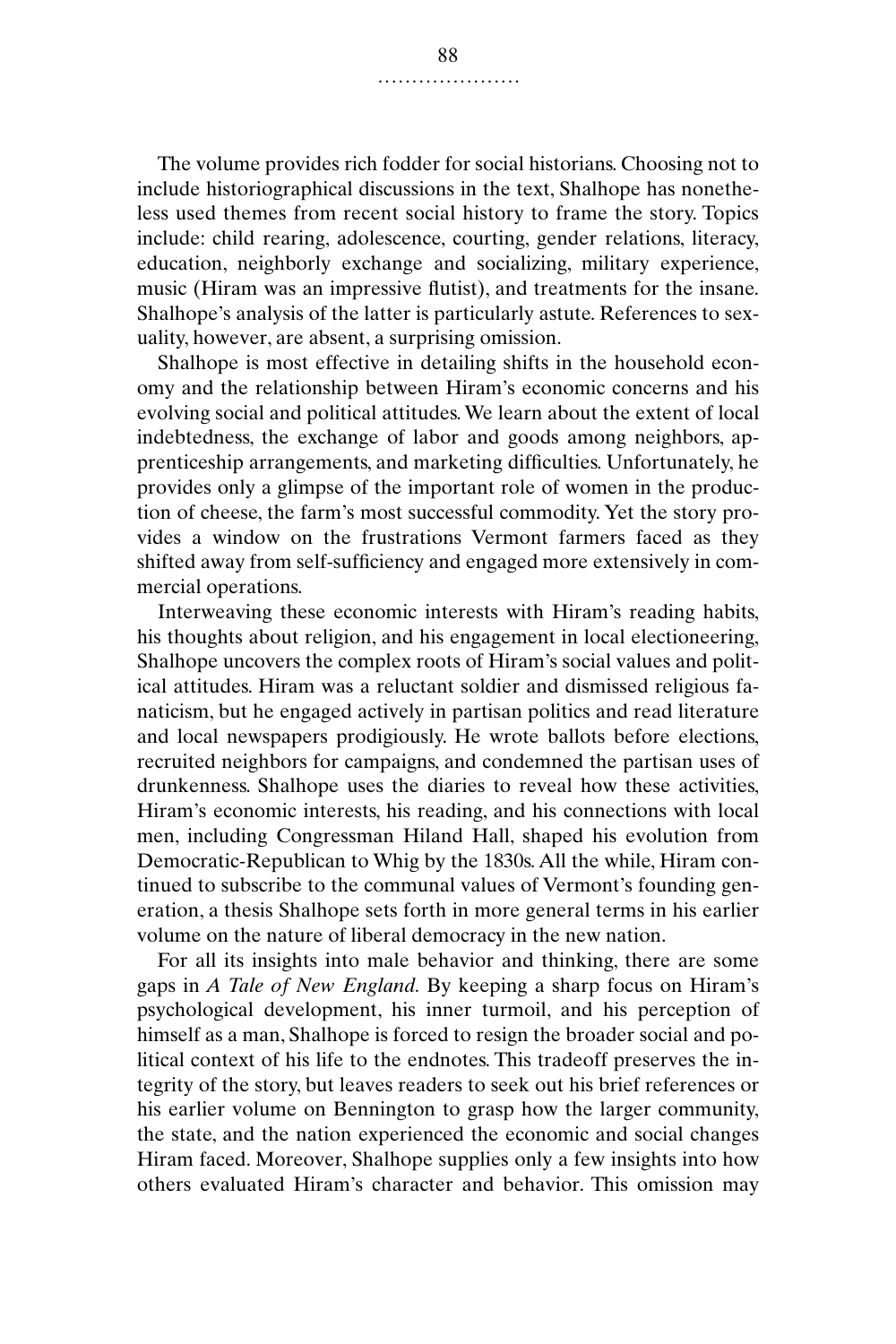reflect a lack of sources, but the result is a one-dimensional view of the protagonist. Despite these problems, Shalhope has contributed immensely to our understanding of rural manhood while developing a compelling drama of one man's life.

Marilyn S. Blackwell

*Marilyn S. Blackwell, Ph.D., teaches history at Community College of Vermont and has written articles on Vermont and women's history.*

*A New Order of Things: How the Textile Industry Transformed New England*

*By* Paul E. Rivard (Hanover and London: University Press of New England, 2002, pp. xviii, 156, paper, \$24.95).

n the history of New England, textile mills are as prominent a feature In the history of New England, textile mills are as prominent a feature as the Puritans. As Paul Rivard's work clearly demonstrates, the manufacturing of textiles, whether in the homes, shops, or factories of New Englanders, measured the economic pulse of the region. In the seventeenth and eighteenth centuries, textiles represented much of the personal wealth of colonial households, and their manufacture linked communities to the larger economic life of the region. The advent of machinery reinforced already developed patterns of outwork and piece work. Yet the incorporation of machine production also served to widen the gap between those who performed the work and those who profited from it. By the end of the nineteenth century, the desire for profits eclipsed the interest in innovation and long-term capitalization.

Rivard has not merely produced an economic assessment of cloth manufacture. *A New Order of Things* also traces the development of technology that enabled the textile industry to dominate the nineteenthcentury landscape in an amazingly short time. Invention and innovation among textile entrepreneurs created a viable, even profitable industry that literally exploded onto the scene and reshaped or created whole communities in just a few years. Over the course of the first half of the nineteenth century, improvements in power delivery systems, efficiency of machinery, and coordination of multiple manufacturing processes made textiles the premier New England industry and some shrewd Yankees very wealthy. Technology also reduced the need for skilled workers and opened the door for unskilled factory operatives, especially the influx of immigrants around the middle of the nineteenth century.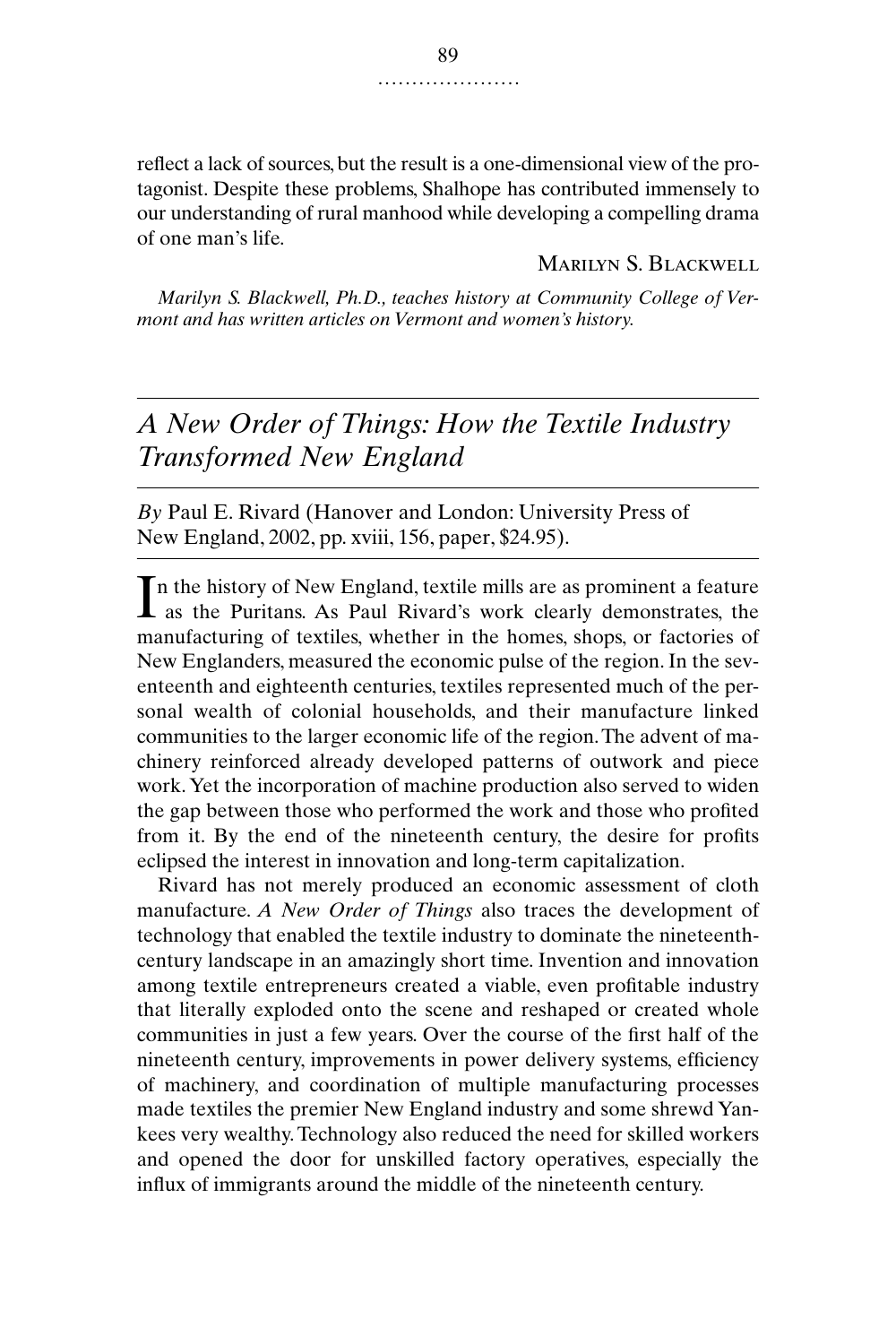Rivard's study is also a social history of the textile industry. The most original and interesting aspect of his work is his discussion of outwork and piecework. Often histories of the textile industry are telescoped in such a way as to imply that women put away their spinning wheels and went into the factories with no intermediate stage linking home production with the infant factory system. A more informed examination of that interim period reveals a more gradual evolution from home production to factory work. Women did not simply take up factory work when cloth was no longer produced in the home; they merged into the factory as they took up piecework and used machine-spun fibers in their work at home. In frontier areas, they continued to weave utilitarian fabrics when cost or distance made home production practical and costefficient. As transportation and distribution systems became more efficient and affordable, frontier production declined.

Improved transportation also changed the character of the New England workforce. Although the development of a pluralistic society in nineteenth-century New England is not a new story, Rivard links this important development with the technological changes that occurred in the factory system. The same advent of steam-driven transportation that improved market access and expanded the scope and scale of manufacturing brought many new workers to the factories. French-Canadian and Irish immigrants changed the ethnic and social character of New England forever. They also made it possible for factory owners to gouge greater profits as they exploited the more vulnerable immigrant workers. Throughout the nineteenth and into the twentieth century, organized resistance to long hours and low pay was only marginally successful.

Finally, in his desire to construct a history of the textile industry for "a general readership," Rivard has produced a visually stunning book. *A New Order of Things* is a veritable compendium of some of the best and most important images on the subject. Certainly, the vast array and impressive use of images—drawings, maps, diagrams, and photographs make Rivard's study accessible. In these images the reader can make direct contact with the past, whether through the eyes of a young factory operative posing in front of her power loom or through the technical drawings of the machinery. One troubling aspect of the book that may be related to Rivard's impulse to produce a popular book is his "Selected Bibliography." Most of the materials listed are dated while some of the most interesting and current books on New England's textile industry such as the work of Mary Blewett, Tamara Hareven, and Susan Porter do not appear at all.

Those hoping to see Vermont in this study of New England's textile history will be disappointed. Despite the fact that textile mills were an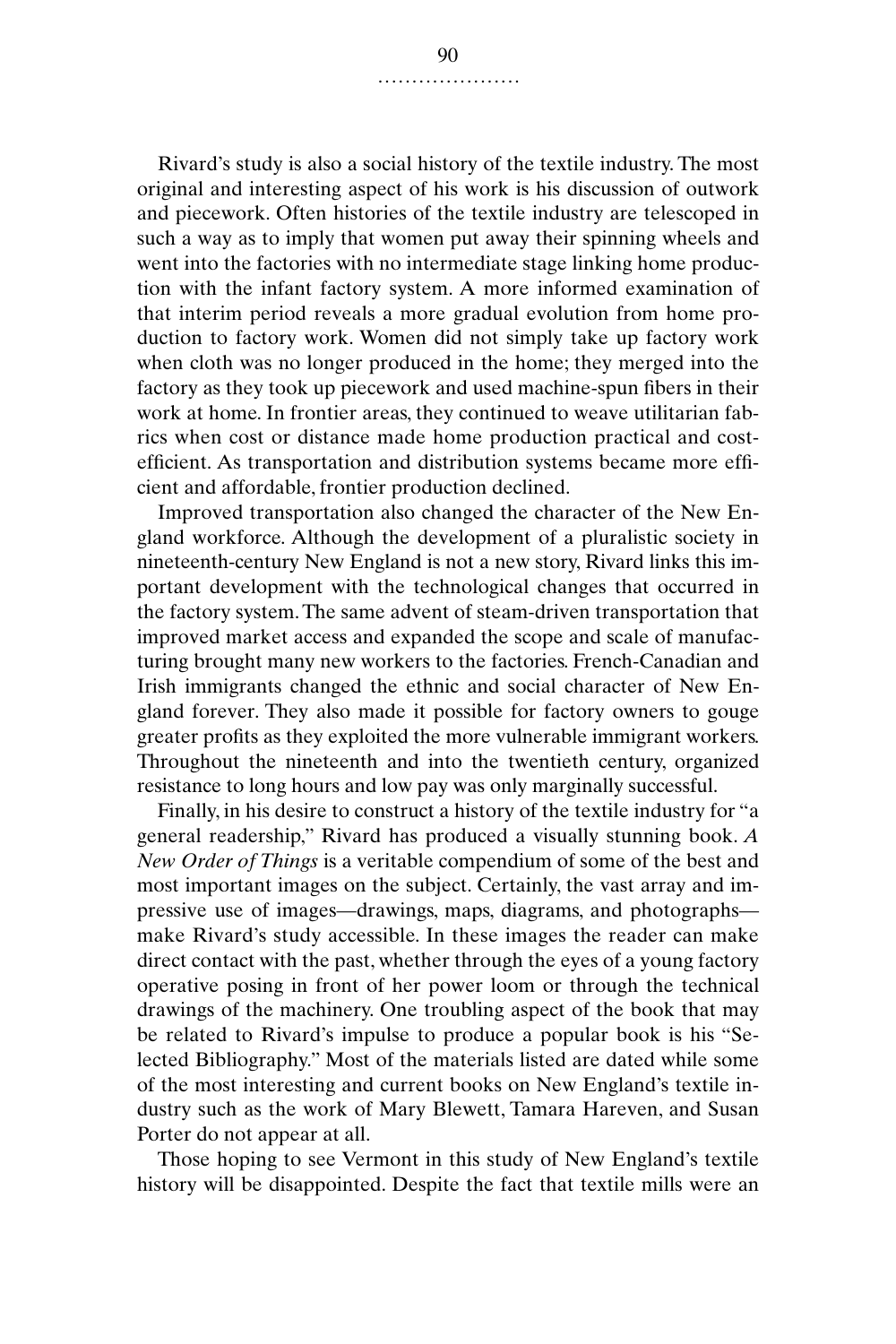early feature of Vermont's landscape, Rivard offers no information beyond the eastern half of the region. Yet the complex of woolen and cottonproducing mills along the Winooski River near Burlington that attracted its own populations of mill girls and immigrant families took Lowell as its model. Carding and spinning mills dotted the landscape and provided local producers with processed fibers to use in their spinning and weaving at the turn of the nineteenth century. By the 1840s industrial discontent among the factory operatives set the stage for walkouts, spontaneous strikes, and other job actions.

Despite these minor deficiencies, *A New Order of Things* is a worthwhile read and a visually appealing book that should not be overlooked. Susan M. Ouellette

*Susan M. Ouellette is an associate professor of history and American studies at Saint Michael's College in Colchester, Vermont.*

# *Yankee in a Confederate Town: The Journal of Calvin L. Robinson*

*Edited by* Anne Robinson Clancy (Sarasota, Fla.: Pineapple Press, 2002, pp. xi, 137, \$16.95).

uring the antebellum period, sizable numbers of Vermonters left their homes and scattered across the United States as a part of During the antebellum period, sizable numbers of Vermonters left<br>their homes and scattered across the United States as a part of<br>the westward and southern migrations. Some of those who went to the South put down deep roots, taking active roles in the social, economic, and political life of their new homes. As the sectional conflict intensified, these transplanted Vermonters had to make choices about whether they would maintain their loyalty to the Union or cast their lots with the seceding states. Some remained loyal to the United States; others did not.

Calvin L. Robinson was among those who remained staunchly true to the United States, and this book chronicles his loyalty to the Union and his experiences during the Civil War era. Born in 1828 in Reading (Windsor County), Vermont, and educated at the University of Vermont, young Robinson taught for a few years before the "confinement of the school room" (p. 6) impaired his health, leading him instead to become a merchant. He lived briefly in Massachusetts and then emigrated to Florida in 1857. The next year he settled in Jack-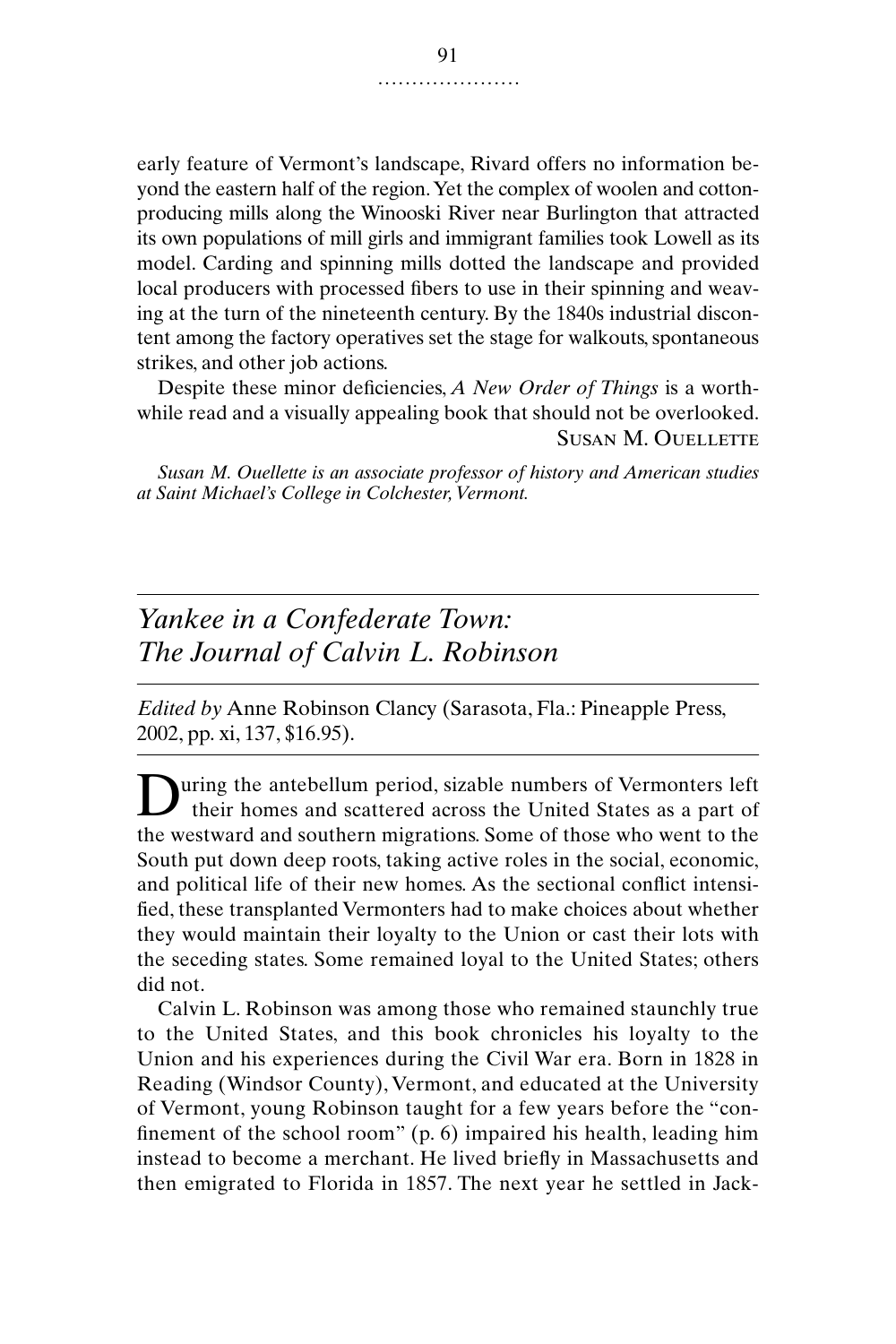sonville, became prosperous, and stayed there for most of the rest of his life.

Robinson's experiences as a Unionist closely paralleled those of loyalists in urban areas elsewhere in the South. He found his loyalty to the Union frequently tested by intimidation, threats, and attacks on his property. He took an active role among the small group of Unionists in Jacksonville and appears to have been the most prominent of the Union band in the city. Like Unionists elsewhere in the South, he and his family suffered at the hands of Confederate partisans who destroyed his property, including his business and his home. And, like Unionists elsewhere, he witnessed the shifting loyalty of Confederates during the war, particularly as Union forces drew near. Ultimately, Robinson and his family had to flee their Southern homes and take refuge in the North. The Robinsons went first to New York City and then to their former home in Vermont. While in New York, Robinson took a prominent role in meetings of exiled Unionists in that city.

This book adds to the growing literature on Southern Unionism during the Civil War. The editor has performed a useful service in making it available for publication and in bringing the experiences of Calvin L. Robinson to the attention of those with an interest in Unionism, the Civil War, and Florida history. Unfortunately, it contains little material that develops in detail the connections to Vermont or the exile that Robinson and his family spent there.

There is confusion in the book as to whether the manuscript that formed the basis for the volume is a journal or a memoir. Notations on the book's jacket and title page indicate that we are reading a journal, but the editor refers to the manuscript as memoirs (p. 1). The substance of the printed version strongly suggests that it is a memoir written after the war. The editor indicates that chapter headings have been added for clarity and that some of the language has been "modernized " (p. 2). Historians who are interested in the document will want to resolve these and other problems concerning the nature of the manuscript.

The contextual research that the editor has undertaken is not extensive. Many additional sources might have been consulted that would have added depth and breadth to an understanding of Calvin Robinson and Unionism in Florida, including, in particular, the papers of the Southern Claims Commission. The commission received petitions for redress from loyal persons who lived in the South during the war and lost property to the Union forces. If Robinson or his Unionist colleagues in Jacksonville filed claims with the commission, those documents could greatly enlarge our understanding of this exceedingly interesting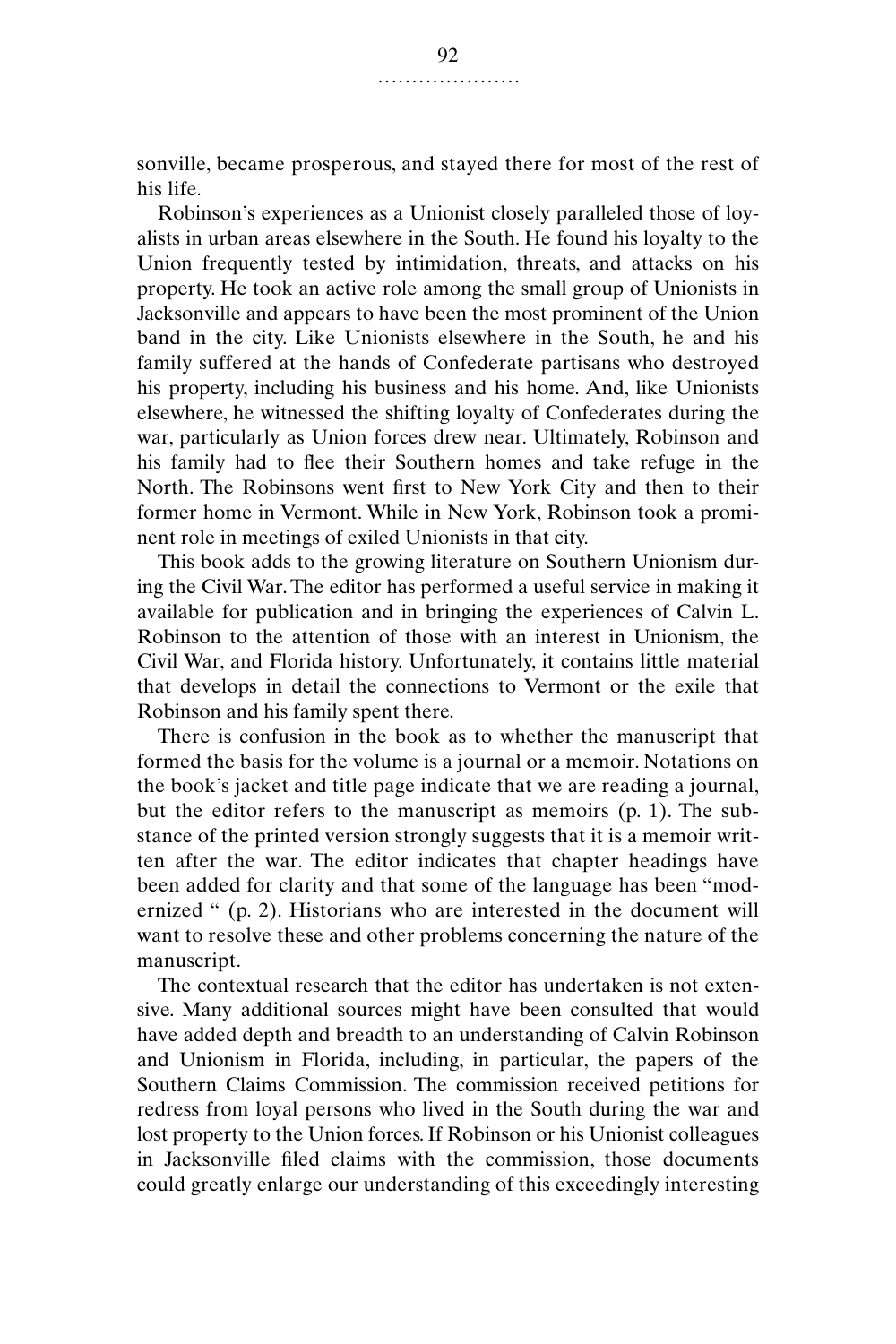Vermonter-turned-Floridian whose memoir reveals the courage and persistence of loyal Unionists in the Civil War South.

Thomas G. Dyer

*Thomas G. Dyer is University Professor at the University of Georgia and author of* Secret Yankees: the Union Circle in Confederate Atlanta *(Johns Hopkins University Press, 1999).*

# *"Dear Wife": The Civil War Letters of Chester K. Leach*

*Compiled by* Edward J. Feidner (Burlington, Vt.: The Center for Research on Vermont, 2002, pp. 229 and "Photographs from the Leach Family Album," paper, \$16.00).

## *Quite Ready to be Sent Somewhere: The Civil War Letters of Aldace Freeman Walker*

*Edited by* Tom Ledoux (Victoria, British Columbia: Trafford Publishing, 2002, pp. 400, paper, \$25.00).

Two Vermont men who served three years in the Army of the Poto-<br>mac each exchanged several hundred letters with their families in mac each exchanged several hundred letters with their families in Fletcher and West Rutland. Charles K. Leach's and Aldace Freeman Walker's Civil War odysseys took them both to the hastily constructed outposts guarding Washington, D.C. and on the same campaign in the spring of 1864 as members of the revered Old Vermont Brigade. But each man observed a different war. They may never have met, and neither appears in the other's letters, though they must have traveled many of the same roads.

Charles K. Leach, a sober, steady, and rather dour married farmer enlisted with other men from Franklin County towns near Fletcher and joined the 2nd Regiment of Volunteer Vermont Infantry. Mustered in as a first lieutenant in June 1861, he served in that rank until his enlistment expired in June 1864, during the first months of the Overland Campaign from Spotsylvania to Petersburg, Virginia. Close by at the time, Aldace Walker noted matter of factly in a letter to his father on June 20, 1864, that "The 2d Vt. is just relieved from service at the front, as its time expires today" (*Walker,* p. 268).

Aldace Freeman Walker enlisted in the 11th Vermont Volunteer Infantry in 1862 and had begun drilling recruits before his graduation from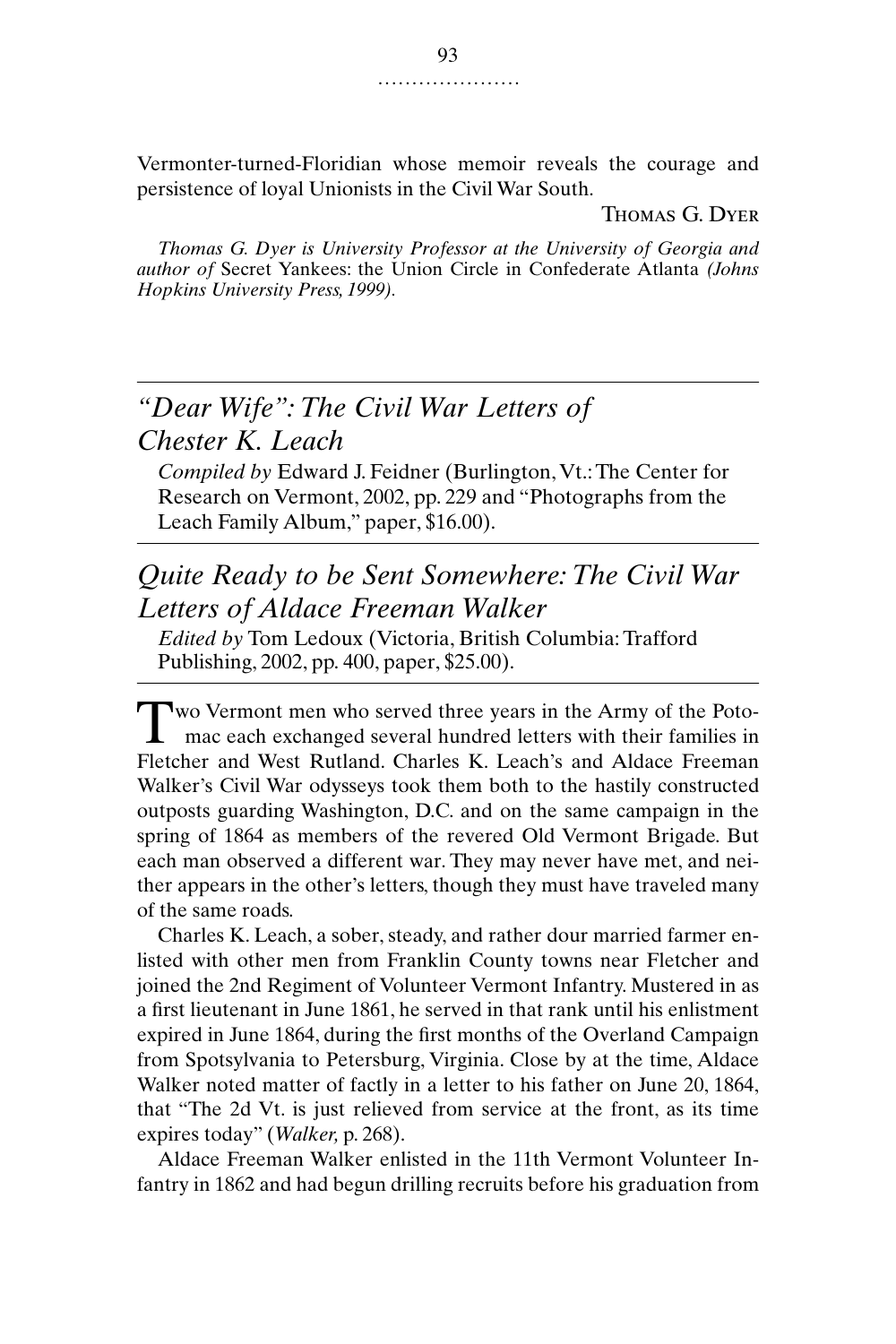Middlebury College as valedictorian on August 13, 1862. That same day he received a commission as first lieutenant of Company B. After a few weeks assembling and equipping the unit at Camp Bradley in Brattleboro, the 11th traveled south to join the defense of Washington. Having marched and camped near Washington for much of 1861, Leach's unit, by the time the 11th arrived, had fought on the edges of the battles of Crampton Gap and Antietam and had begun preparation for winter quarters near the Potomac River a few miles north and west of the capital. Walker would leave the army after three years of service a few months after the Confederate surrender as a lieutenant colonel who had frequently commanded his regiment in hot action and in camp.

The publication of these two collections contributes to the ever popular genre of Civil War soldier's letters, and provides solid detail on the steadfast Vermont commitment and contribution to restoring the Union. Proud families sensing the importance of the letters preserved them. Leach's eventually came to Special Collections at the University of Vermont (UVM) through his granddaughter, who jealously guarded the record of her family's contribution to the momentous war, while Walker's granddaughter assumed the responsibility to preserve his. Edward J. Feidner, well known for his contributions at UVM as professor of theatre and a long tenure as director of the Champlain Shakespeare Festival, discovered the portrait album of family, army colleagues, and Civil War notables that Leach assembled. When he joined the album to the letters, he set about their transcription and preparation for publication. Feidner allows Leach to speak for himself, with editorial austerity worthy of Leach's own restraint. He assembled brief identifications of the men and family members who frequently appear in the letters and very little of the historical and geographical context in which to set the events about which Leach writes.

The Walker letters came to Tom Ledoux through the "Vermont in the Civil War" Internet project's effort to document the state's participation in the war. He understood that the Walker collection merited more substantial publication than "the website as it existed at that time" (*Walker,* Preface). Ledoux has divided the letters into chronological chapters with endnotes and has provided a useful historical introduction. For the dramatic transition in the spring of 1864 when the 11th Vermont left guard duty and went into the field, fighting from the Wilderness to Appomattox, he inserted Walker's published speech, "The First Vermont Brigade," which, decades later and after having compiled a history of the brigade in the Shenandoah Valley, established a clear context for his own detailed letters. This neat editorial touch greatly enhances the value of the letters that follow. Like Feidner, Ledoux did not include any maps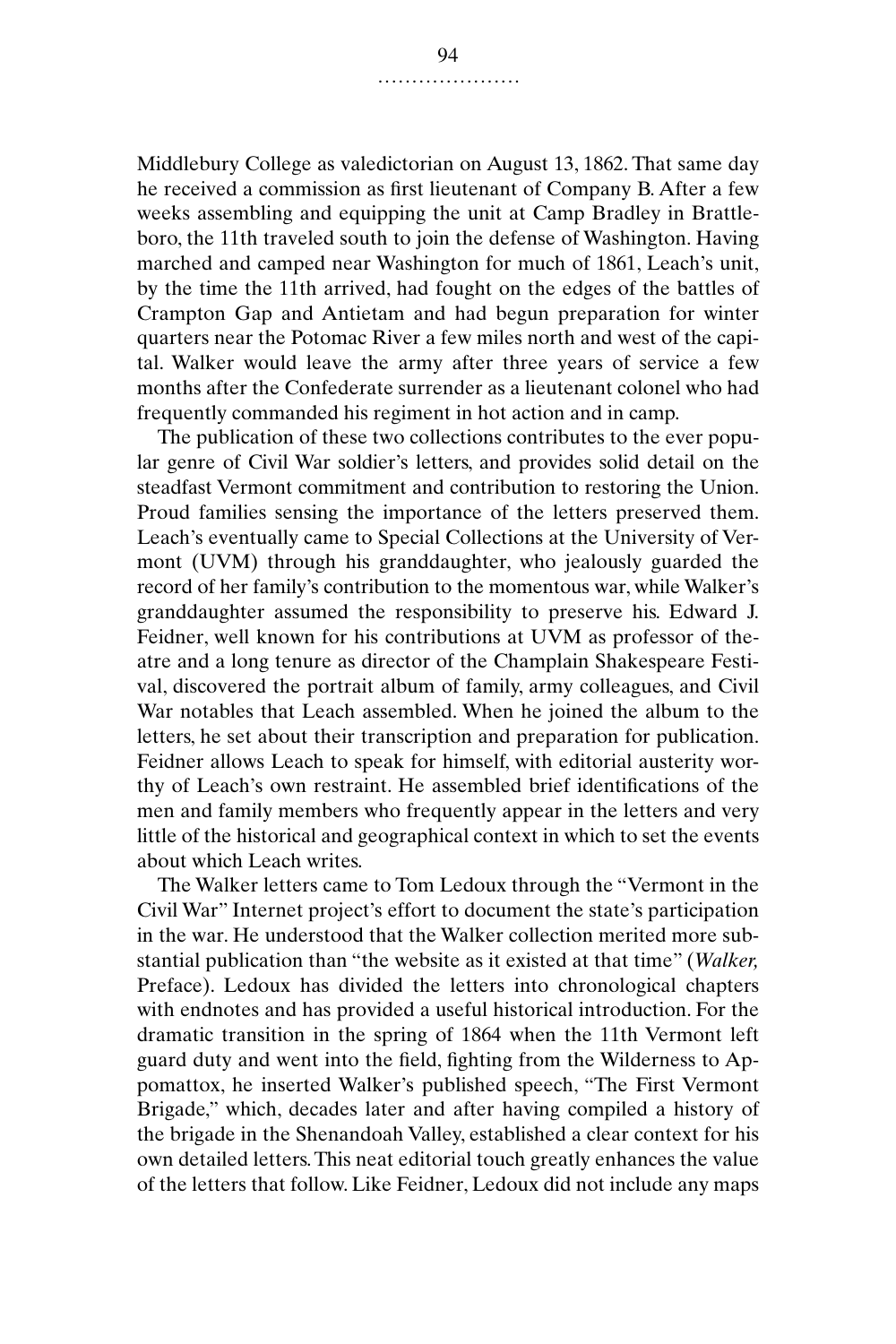to help orient Leach's and Walker's letters in the complex local geography of their movements, though Ledoux did append a helpful description of "The Forts Surrounding Washington."

The straightforward Charles K. Leach tramped around much of Maryland and Virginia in the vicinity of Washington, protecting against approaches to the capital. The 2nd Vermont saw an unusual amount of action. They participated in the first Battle of Bull Run and McClellan's failed Peninsula Campaign in 1861. They fought at the edges of the 2nd Battle of Bull Run and Antietam in 1862, and at Chancellorsville and near Gettysburg in 1863. Both Leach and Walker corresponded to stay close to the familiar in a very difficult time. Leach's letters did not discuss strategy and muted the details of combat; instead he attempted to uphold his parental responsibilities and help his wife, Ann, operate the farm and subsist in tight financial times. He provided steady advice on livestock, crops, vehicles, building maintenance, sugaring, planting, and expenditures. His letters recount endless marching, persistent sickness, disease, death, concern about pay and finances (the slow and unpredictable army paymasters frustrated both Leach and Walker), complaints about avaricious sutlers, food, weather, and clothing. Leach's letters support the importance of logistics and the dictum that armies travel on their stomachs.

Both men relied on the Vermont press, in Leach's case the St. Albans *Messenger,* for war information. Walker supplemented his reading of the Rutland *Herald* (to which he contributed letters) with New York, Baltimore, and Washington newspapers, and, in the closing months, publications from Richmond and Petersburg. They both found the press accounts inadequate in describing the actions in which they had fought. They also shared, especially in the first years, a healthy disdain for the quality of officers commissioned more through political muscle than military capability. In an uncharacteristic, pithy outburst, Leach commented on one disappointed officer who huffily resigned when passed over for promotion to general because "the Eagle that sits on his shoulder cannot be made to shit a Star, to take the place of the Eagle" (*Leach,* p. 125). Walker referred to "complete ninnies" (*Walker,* p. 25) and excoriated one "exceedingly profane" and "withered little man, about 50, I should think, lame from a wound in the heel, received in no noble way, the story goes," who Walker dubbed "a silly martinet with no scope or width of purpose" (*Walker,* p. 49).

The educated son of a prominent clergyman, often traveling on horseback a few feet above the ubiquitous mud, Walker saw many of the same events as Leach from a much different vantage. The Fletcher farmer stayed close to camp, providing a fatherly steadiness to his men.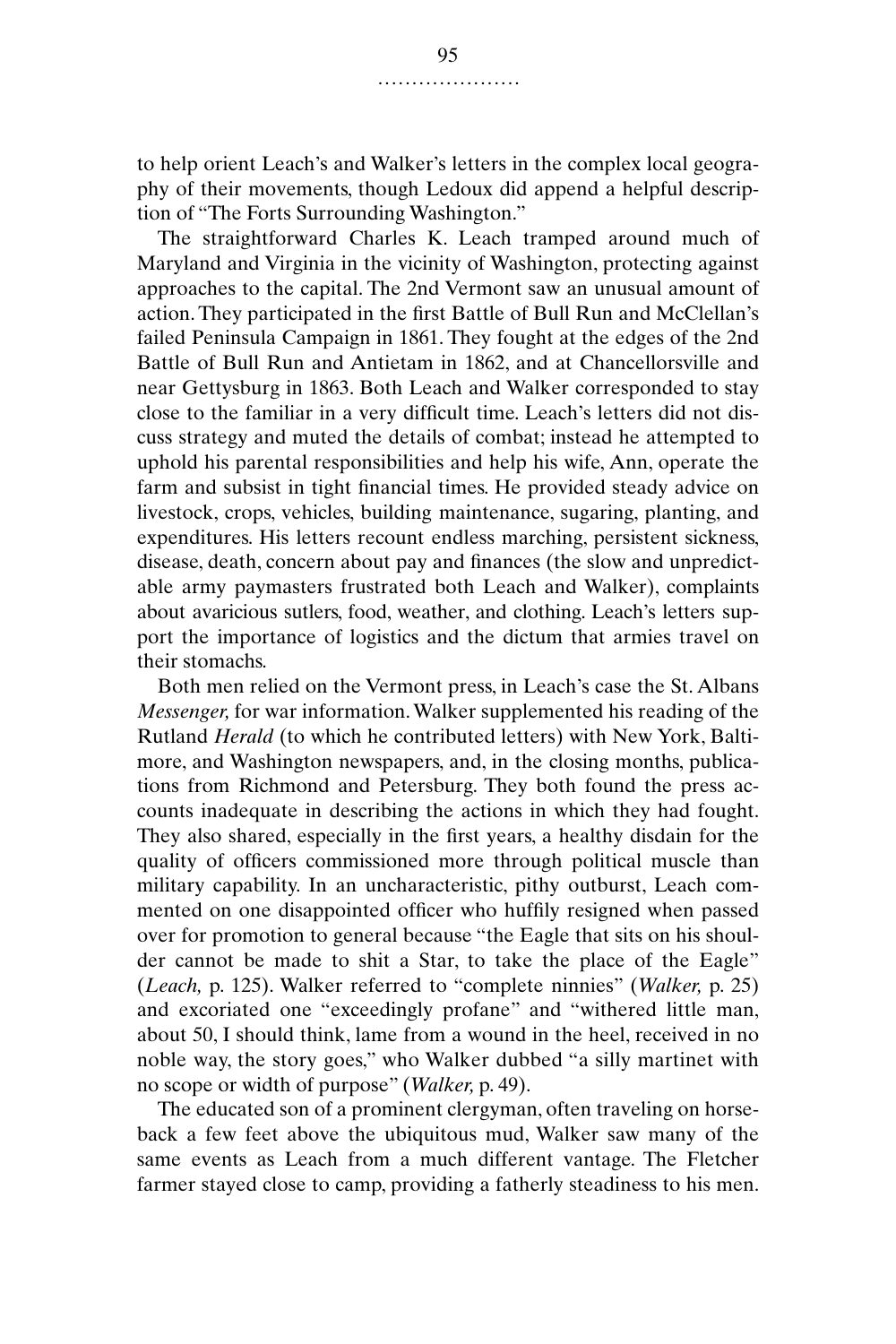He fought without complaint, lamented the disease that carried away friends and his brother, enforced discipline, and worked to dampen the availability of alcohol. Walker frequently "boarded out," taking meals with fellow officers on a contract basis in area homes. He took advantage of frequent passes to explore Washington, where he visited with friends and classmates, met Vermont political leaders and their families, and attended theater and opera. He had entré to the parlor of Francis Preston Blair ("Old F. P. Blair," as Walker put it), the capital scion who had exerted great power in Jackson's Kitchen Cabinet in the 1830s and later supported Lincoln in 1860. Blair's son, also Francis Preston, served in Congress in 1860–62 and rose to the rank of major general.

Walker often had with him the *Atlantic,* a Greek Testament, some classics, and the works of Shakespeare, Dumas, and Bulwer. While Leach discussed the details of farm management, Walker confined his advice to his father to the purchase of a piano. Both men returned home on leave (Leach twice). Walker's father visited him outside of Washington, and Leach saw his wife, Ann, when she came to camp during his illness, when he went to Brattleboro to recruit, and in the aftermath of the New York City draft riots of 1863. The army dispatched Leach's unit to keep the peace in New York, an assignment Walker deemed "quite a compliment to the Vermonters, though I suppose they are as good a brigade as any in the army" (*Walker,* p. 161).

Though Walker fought in many of the hottest actions of the 1864 campaign in Virginia, where the Old Vermont Brigade absorbed huge losses, he never received a wound or suffered serious disease. His letters often demonstrate a capacity to look for the larger picture even as the confusion of combat swirled about him. Walker grew from serious boy to a man during the war, which became a formative experience in his life.

Leach, despite the huge casualties inflicted on the 2nd Vermont, also did not receive a wound. He shied away from discussing action, perhaps wishing to spare his wife and children anxiety and the brutality he witnessed. His letters demonstrate little propensity to reach beyond events in his immediate vicinity. He returned to Vermont much the same man who had left Vermont three years earlier, if wiser and more appreciative of his blessings. Leach never followed through on his intention to write the history of his unit. In the forty-five years allotted to him after he mustered out in 1864, Leach remained a solid citizen and family man, serving one term in the Vermont House of Representatives and remaining active in Fletcher town and school affairs.

Walker returned to Vermont to study law in the Burlington office of George F. Edmunds, later a leader of the United States Senate. He finished his study of law at Columbia College and returned to Rutland to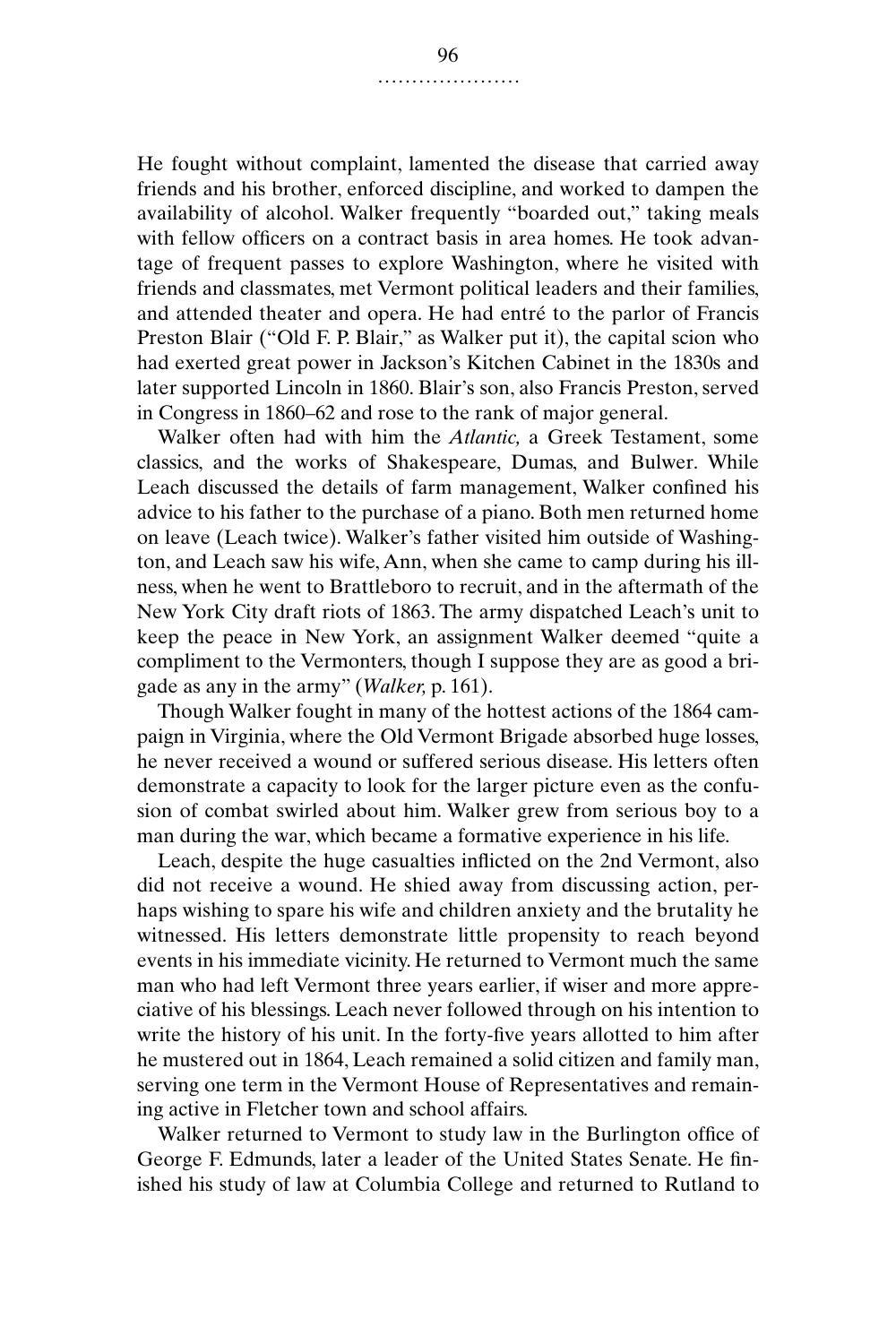work as a railroad counsel, become a civic leader, and serve a term as president of the Vermont Bar Association. In 1887 President Cleveland appointed him to the newly formed Interstate Commerce Commission. In 1889 he moved to Chicago and became the head of the Interstate Railway Commerce Association and a succession of other Chicagobased organizations created to protect railroad interests. As a receiver of the Atchison, Topeka & Santa Fe system, he helped guide it back to financial health and became chairman of its board in 1895, a position he held until his death in 1901.

These two extensive collections join a substantial bibliography on the Vermont experience in the Civil War. Very different in many respects, but with poignant similarities, they underline the importance of the Civil War in the lives of Vermonters during the conflict and in the years that followed. These letters have earned their way into libraries and onto bookshelves.

H. Nicholas Muller III

*A Trustee of the Vermont Historical Society and a former editor of* Vermont History, *Dr. Muller has written extensively about Vermont's past.*

## *Sightseeking: Clues to the Landscape History of New England*

*By* Christopher J. Lenney (Hanover and London: University Press of New England, 2003, pp. 359, \$24.95).

Few observant travelers fail to notice how abruptly landscapes seem<br>to change as one crosses boundaries, whether naturally or politito change as one crosses boundaries, whether naturally or politically drawn. And for those who enjoy excursions across New England, few sightseers miss noting how older villages on the coast of Maine differ in so many subtle but remarkably discernable ways from the villages on the South Shore of Massachusetts or those along the Connecticut River or those in the Champlain Valley of Vermont.

To be sure, the lure of distinctive historic landscapes has been long recognized by the travel and tourism industry, politicians, and preservationists. But as a pervasive sameness of postindustrial America relentlessly seeps across the New England landscape and as so many places once cherished for their distinctive character and feeling are changed or repackaged as caricatures of their former selves, it is encouraging to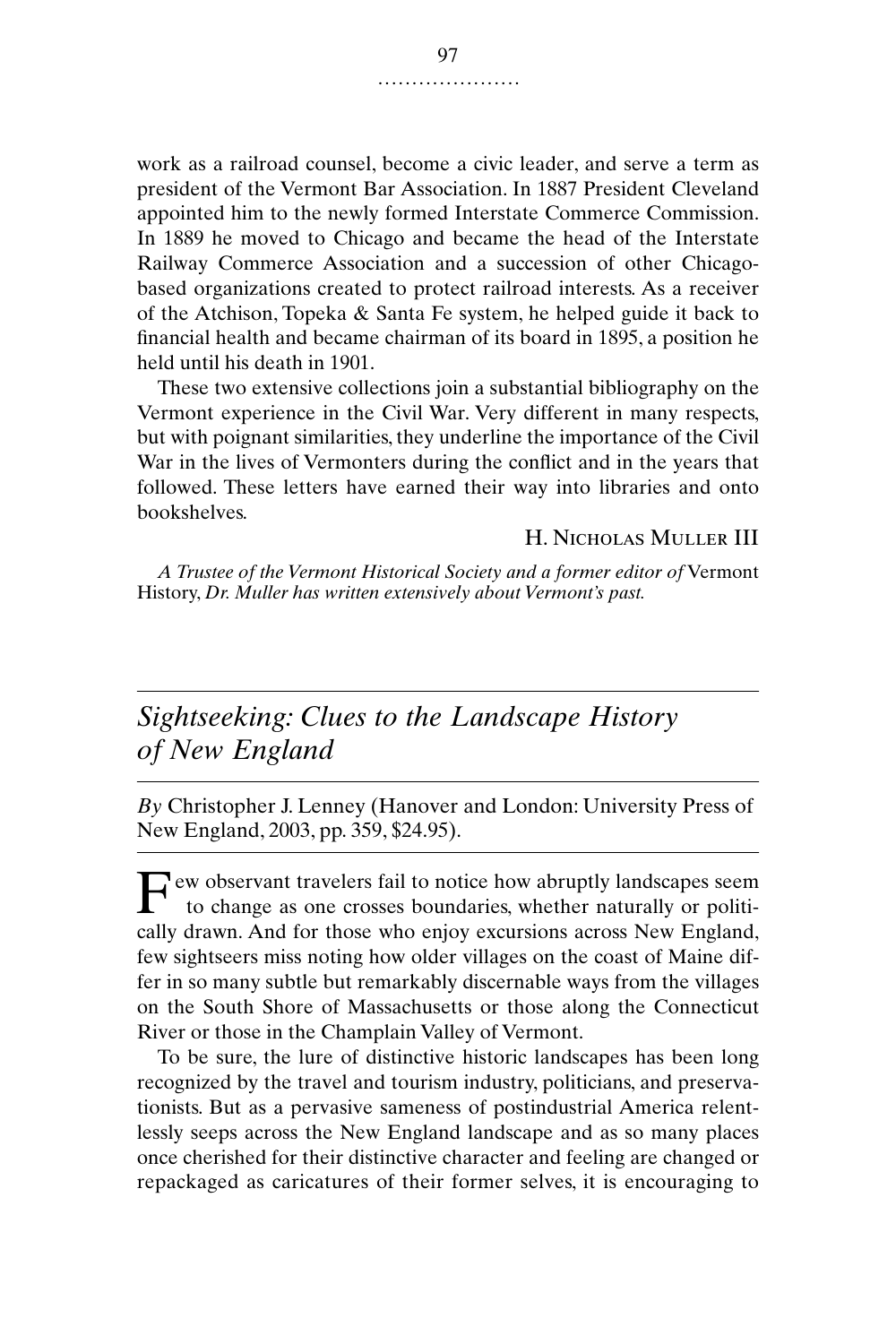discover a book that offers a fresh academic approach to the study of vernacular landscapes.

For readers who enjoy unraveling clues of local and regional history while exploring historic landscapes, Christopher J. Lenney in his new book, *Sightseeking,* offers remarkable insights through his creative study of six common landscape artifacts. Through an examination of place names, town plans, boundaries, roads, houses, and gravestones, Lenney applies basic archaeological survey methods to test what he calls the Kurathian Hypothesis: "that the distribution of vernacular artifacts follows subregional lines that reflect original points of settlement (hearths) and subsequent internal migration streams (settlement patterns)" (p. 2). By plotting the geographical distributions of scores of examples of vernacular landscape artifacts, Lenney shows how the patterns that emerge can provide important clues to the history of the New England region.

While his approach may seem cumbersome at first, the value soon becomes clear. Indeed as he observes, "While the study of these building blocks may strike one initially as dull and inadequate to the overall task, once one's curiosity is aroused, there is no landscape in New England that will ever be dull again. Ordinary things—select but ubiquitous assume an unexpected importance, not only in the field, but in old photographs, sketches, and maps. Heretofore objects of nostalgic reverie, these become vital documents to be minutely scrutinized for key details. Historic landmarks, praised and preserved as rare or unique, are taken down from their pedestals and reconnected with the traditions and landscapes that created them" (p. 307).

Through his pattern-based approach to studying regional landscapes, Christopher Lenney encourages ambitious sightseekers to avoid the common trap of looking at places through a simple then-and-now filter, where artifacts are regarded either as old or as new. To be sure, it takes some effort and practice to view places in four dimensions and it may take some time to travel to where boundaries become distinct, but the rewards are addictive. As Lenney notes, "Conventional sightseeking blithely lumps the whole historic landscape under 'Old New England,' an undifferentiated Yankee dreamland that embraces two to three centuries and sixty thousand square miles. Sightseeking critically dissects this idyll along more calculated lines. The mind is quick to organize information according to the framework available, and a sightseeker is no more than a well-briefed sightseer with a focused agenda. The thrill of borders can be relied upon to spur the quest" (p. 294).

While this is not the first study to explore how physical features of vernacular buildings and landscapes may provide clues to the cultural history of a region like New England, *Sightseeking* will likely become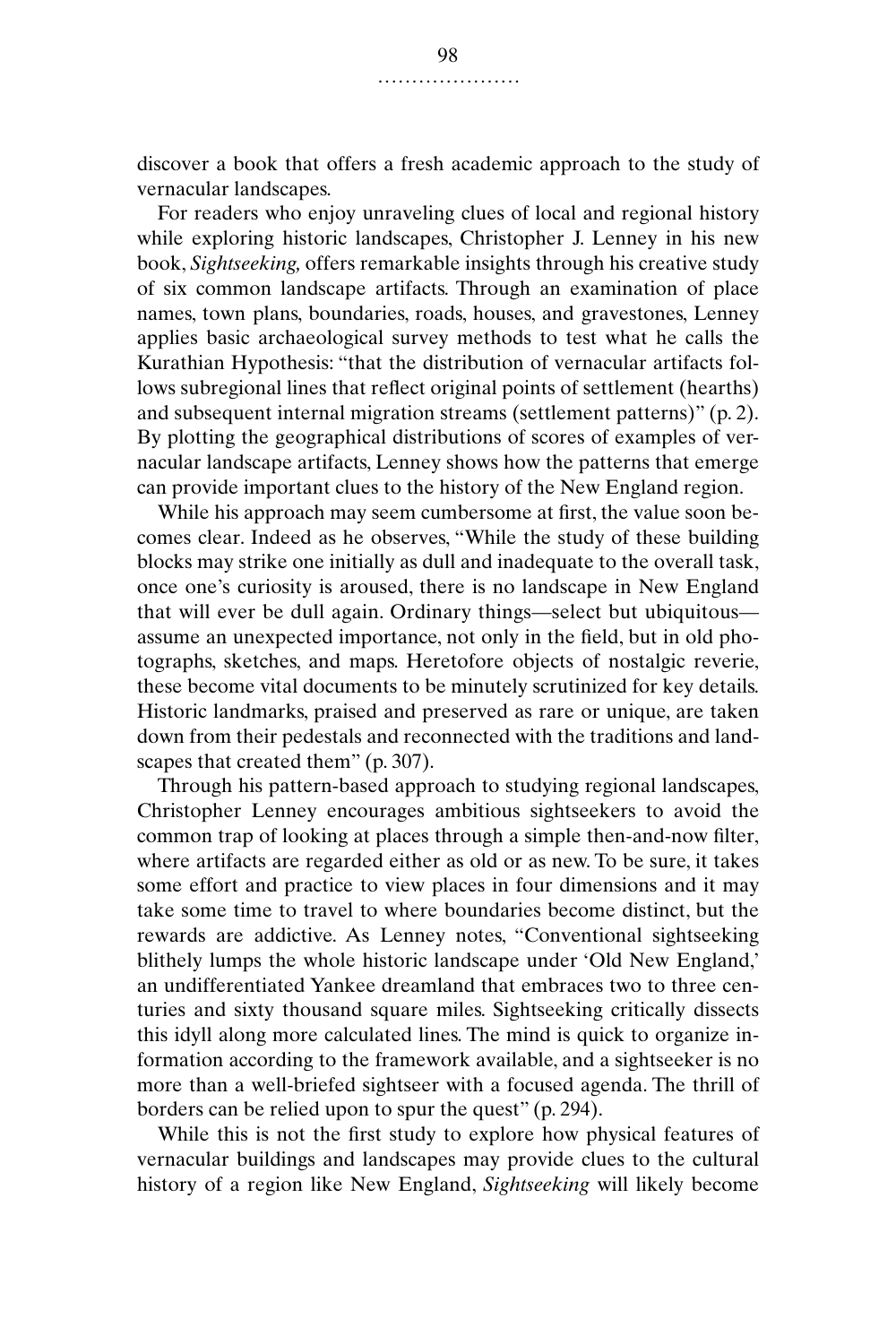regarded as one of the most important works in this field of research. Lenney's awareness of how his work (which he wrote because he was convinced no "expert" would) fits within the body of scholarly research is reflected in his observation: "A rich genre of such scholarly syntheses, disguised as popularizations, yet written by distinguished experts, has served as an ever-present model for this volume. In effect, this book strives to be a pseudo-popularization of a subject that has not yet fully taken coherent form in the scholarly literature" (p. 308). As the author of one of the "scholarly syntheses, disguised as popularizations" mentioned in *Sightseeking,* I found that Christopher Lenney offers historians and preservationists a very powerful intellectual framework on which to base future research, while providing a stimulating affirmation of the urgency and value of the task.

Readers who enjoy investing a bit of effort into their literary excursions will find this energetically written book to be especially delightful and rewarding. Travels through New England will never be quite the same!

Thomas D. Visser

*Thomas D. Visser is associate professor of historic preservation in the Department of History at the University of Vermont and author of* Field Guide to New England Barn and Farm Buildings.

# *Off the Leash: Subversive Journeys around Vermont*

*By* Helen Husher (Woodstock, Vt.: The Countryman Press, 1999, pp. 206, \$21.00).

## *Curious New England: The Unconventional Traveler's Guide to Eccentric Destinations*

*By* Joseph A. Citro and Diane E. Foulds (Hanover, N.H.: University Press of New England, 2003, pp. xi, 334, paper, \$19.95).

**V**ermont has long been a popular destination for "people from away." Statesmen and hunters, artists and house hunters hope to away." Statesmen and hunters, artists and house hunters hope to find and savor some shard of "the Vermont mystique." These two books are intriguing guides for visitors (as compared to tourists) who appreciate the unusual.

In *Off the Leash,* Helen Husher, who lives in Randolph, leads us to a dozen off-the-beaten-track destinations, some symbolic of bygone eras,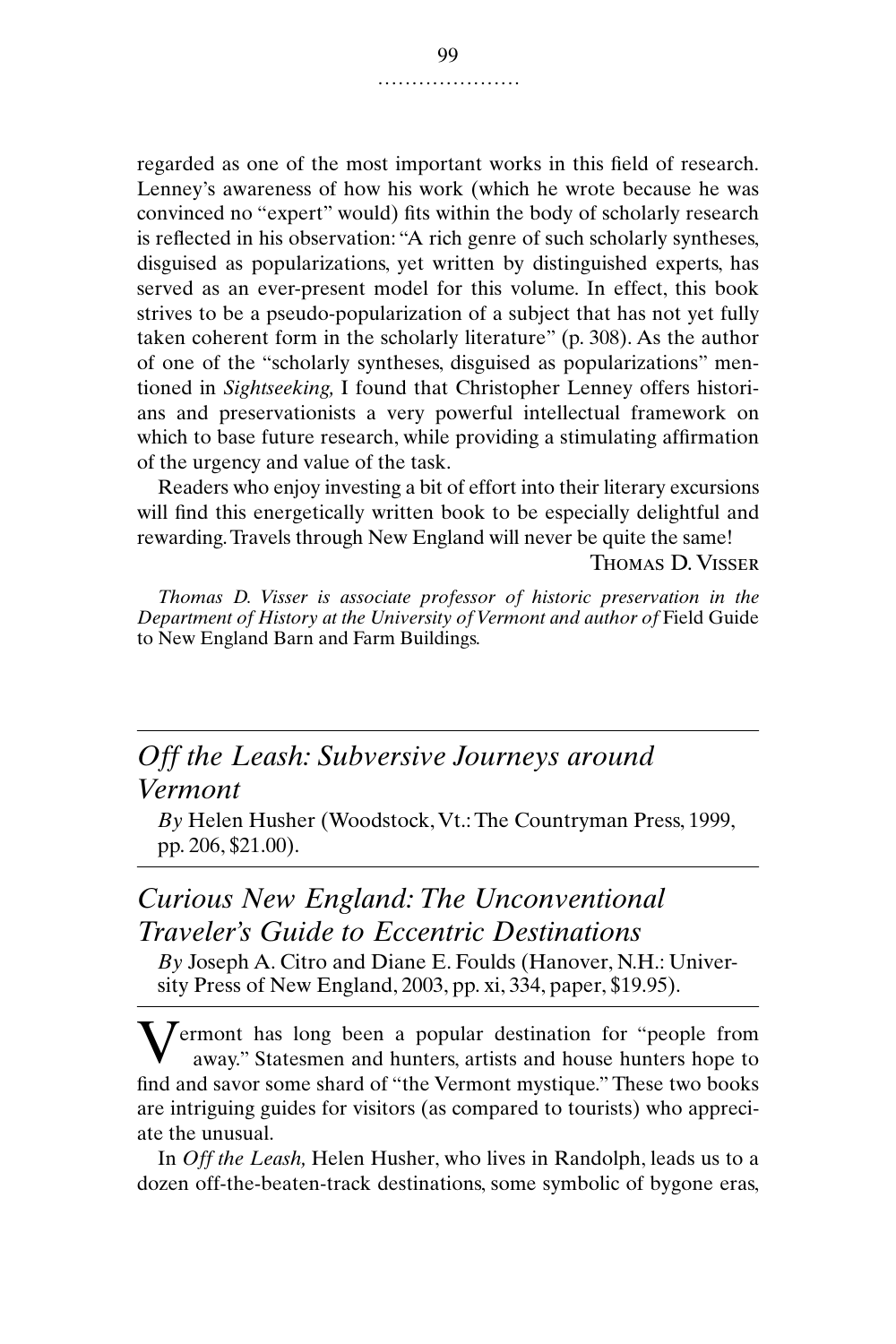others of more contemporary interest, such as the three devastating fires that nearly razed downtown Randolph over seven months after Christmas 1991. Husher writes engagingly, and has some illuminating observations about the nature and pursuit of travel. As well as ferreting out the unusual, she likes to perceive what lies behind the arras of the more or less familiar.

In the introduction, Husher makes an acute distinction between travelers and tourists. "Travel is a search for newness, for something different, and for a kind of magic. We like confirmation that places are genuine and that new places have something to tell us; we like to glimpse the forces that have come down from the clouds, like big hands, and squeezed places into being. If this is not true, and if places are interchangeable, then there is no point in going anywhere at all. Yet much of the work of tourism is to separate us from those forces and to offer, instead, a prettified and often rather costly version of a given destination" (p. 14).

Accordingly, Husher spends an afternoon in Hope Cemetery in Barre; reflects on Justin Morgan and his famous horse; and contemplates the Joseph Smith Memorial in Sharon. We also visit the Donohue Sea Caves in the Winooski Valley Park, the Dowsers Labyrinth in Danville, the Round Schoolhouse in Brookline, and the Round Church in Richmond. She describes a performance at the Bread and Puppet Museum in Glover, and gives us a capsule history and significance of the Fenian Raids.

One example of her graphic, often mordant style can be found in the "Wheat Paste and Rags" chapter about the Bread and Puppet Museum in the Northeast Kingdom, "where the paved roads get bumpy and many of the villages take on an inward expression—half-painted, resistant, poised for flight or perhaps revolution. . . . The Kingdom, as it is called, is a place apart, provisional and defiant. This is Vermont's woodwork, a place where people and ideas lie hidden and ripen and sometimes spill out unexpectedly into dooryards" (p.125).

For *Curious New England,* Joseph Citro (Vermont's own Edgar Allan Poe) and Diane Foulds, a widely read newspaper feature writer, searched out and described dozens of "weird" or otherwise bizarre places in the six New England states, with emphasis on time warps and the macabre.

In Vermont, for example, we could admire Elvis Presley's gallstones in the Main Street Museum, Hartford; Hetty Green's "fainting couch" in the Bellows Falls Library; and Emily's (haunted) covered bridge in Stowe. Other, less esoteric entries cite the Spider Web Farm in Williamstown; Brigham Young's monument in Whitingham; the Bowman Memorial in Cuttingsville; and Fort Blunder in Alburg, plus the oddities in several town museums.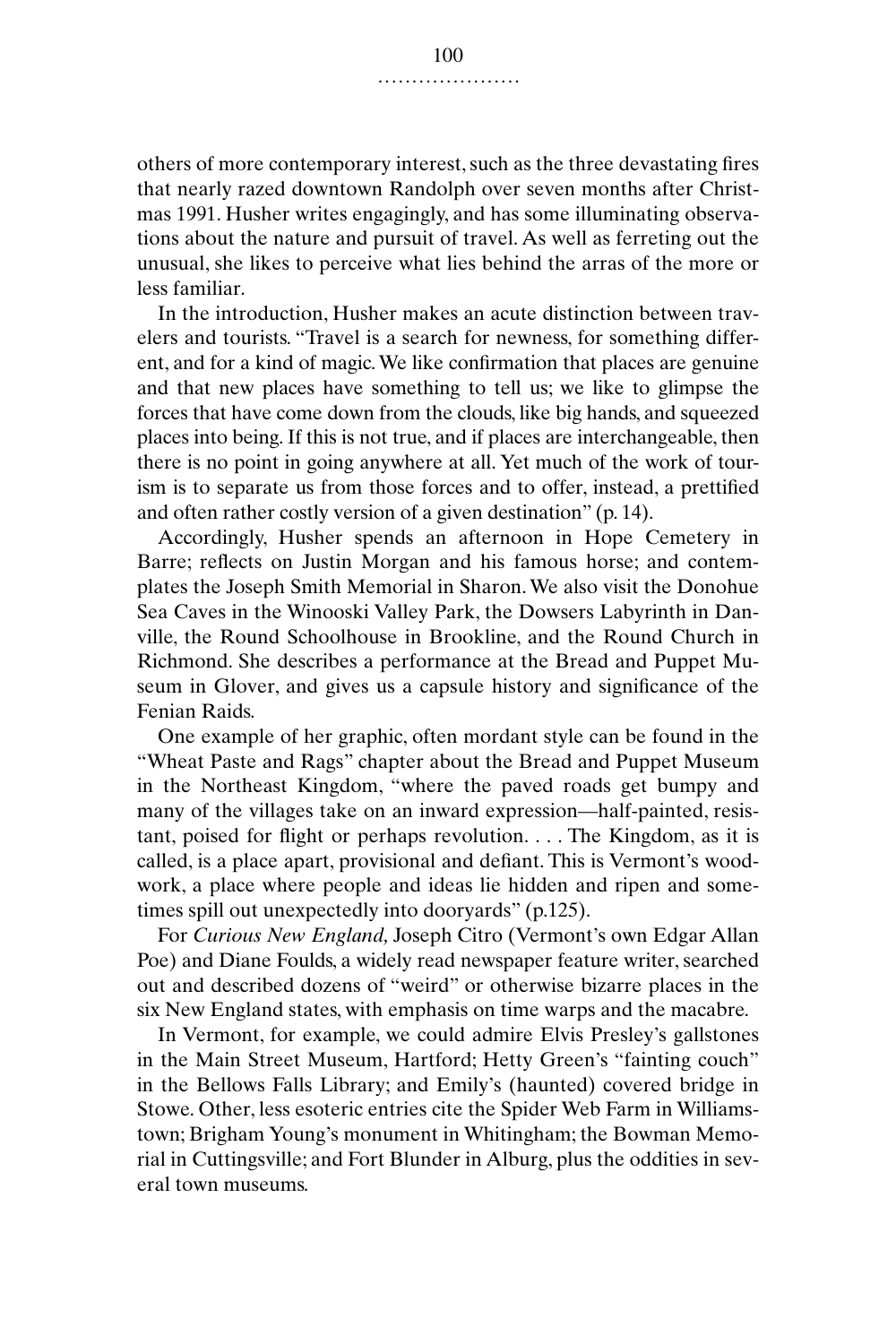In New Hampshire, we visit "America's Stonehenge" in North Salem; Tilton's Arch in Northfield; and the quirky Wentworth-Coolidge Mansion in Portsmouth. Rhode Island entries are concentrated in fashionable Newport, where the ghoulish-minded can retrace heiress Doris Duke's vehicular homicide outside the gates to her estate.

The authors whet our curiosities in appealing terms and provide good directions to these tantalizing phenomena.

Both books add cubits to our appreciation of the life and lore of the land we are lucky enough to inhabit.

Peter Saxe Jennison

*Peter Jennison, Taftsville, a former trustee of the Vermont Historical Society, is the author of a dozen books, including* The Roadside History of Vermont.

## *Untamed Vermont: Extraordinary Wilderness Areas of the Green Mountain State*

*Photographs by* A. Blake Gardner, *Commentary by* Tom Wessels (North Pomfret, Vt.: Thistle Hill Publications, 2003, pp. 112, \$39.95).

Several years ago, A. Blake Gardner stuffed fifty-five pounds of cam-<br>era equipment into a backpack and headed out across country to  $\sum$  era equipment into a backpack and headed out across country to photograph Vermont's wild, remote, and untamed areas. The result is this collection of sixty-four stunning color photographs.

Six short essays by ecologist Tom Wessels accompany the photographs and provide the context for Gardner's pictures. Folded bedrock and a mile-thick ice sheet are two of the slow geological dramas that created Vermont's remarkable natural diversity: eighty-two distinct upland and wetland communities, including ancient black gum trees, "the Okefenokee swamp's northern outpost," according to Wessels (p. 69).

Wessels's essays also complement individual photographs. For example, Gardner has a close-up of a spray of showy lady's slippers in the Eshqua Bog. In the photograph, the white and crimson slippers extend enticingly from stems and leaves of vibrant green. Wessels describes the exotic reproduction ritual of the showy plant: "The pollinator crawls into the slit on the top of the slipper, which then restricts its exit. The insect has to struggle through a tight tunnel just below the flower stem, where it gets a pollen sack glued onto its back" (p. 61). When the insect and pollen sack enter another slipper for the tight crawl, cross-pollination occurs.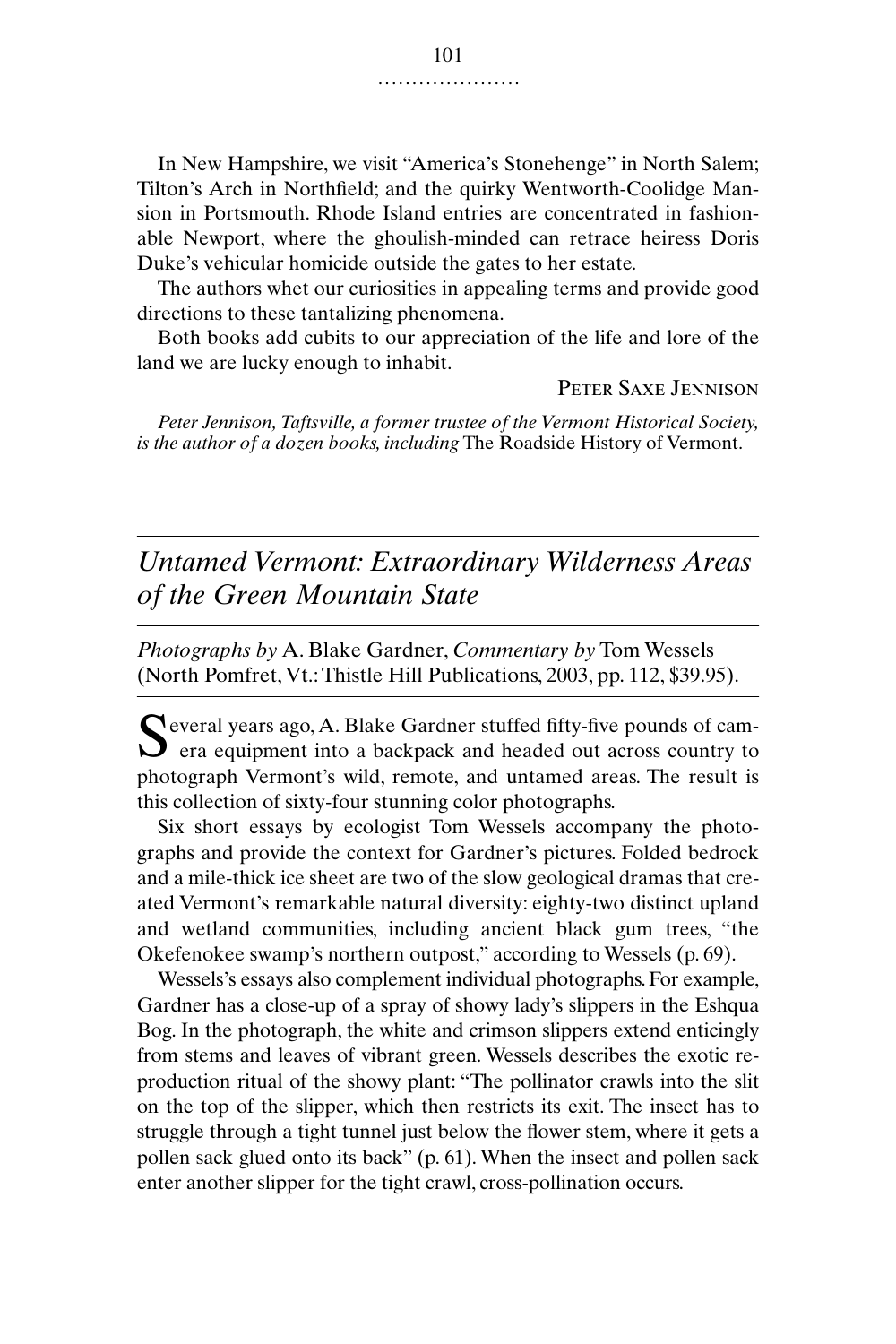Gardner's photographs mirror the diversity of Vermont's natural environment. There are exquisite close-ups: a nest of warbler eggs, fiddleheads in spring; medium-range shots: black gum trees in Vernon, frosted grass along a beaver channel; and long views: Mount Hor reflected in Lake Willoughby, a storm over Kettle Pond.

All of Gardner's photographs contain enlivening contrasts in color, texture, and substance. In the fiddlehead close-up, for example, the fiddleheads are pushing through fallen oak leaves. The leaves are dry and brown; several curl upon themselves. By contrast, the fiddlehead stems are supple and green; the lighter green heads are covered with white fuzz. The leaves are dead; the fiddleheads radiate new life. The fact that fiddleheads are also good to eat completes the picture.

Another feature exemplified by the fiddlehead shot is the remarkable fineness of detail in Gardner's photographs. The veins of the oak leaves are as clear as if the object were literally in one's hand.

Gardner does amazing things with water. In a medium range shot of Austin Brook, the tumbling water looks like a sheet of silver. The water in the beaver channel is midnight blue and thick as mercury.

While Gardner tells us all about wild Vermont in his photographs, he holds the cards of his technique closer to his chest. We know he uses a large-format camera—thus the breathtaking detail—and we also learn in a caption that an exposure along Lake Champlain lasted eight seconds. Eight seconds! These are the exposure times used at the dawn of photography over a hundred years ago. Long exposure may explain the silvery effect in Gardner's rivers: The water is actually moving, not stopped in its flow by the shutter.

Gardner's pictures often tell a story from foreground to background. In his photo of Vernon's Black Gum Swamp, for example, the long foreground is dominated by an odd path that leads us into the dark forest background. But what is that path? Look closely and it seems to be a fallen black gum covered with fungi. Look more carefully and there is a tiny red lizard climbing through the fungi.

Wessels's longest essay discusses threats to untamed Vermont. He asserts, "Regional warming will extinguish species like sugar maple, paper birch, red spruce and balsam fir—all hallmarks of the Vermont landscape" (p. 81). Thus, Gardner's photographs may at some point become historic, picturing a landscape that no longer exists. This collection will therefore be of special interest to environmentalists and natural historians.

Tourists, travelers, and hikers will also find this book inviting. In fact, the photographs entice one into the wild: You want to go there and see it for yourself. Gardner's exquisite images sharpen one's own eye for natural detail and panorama.